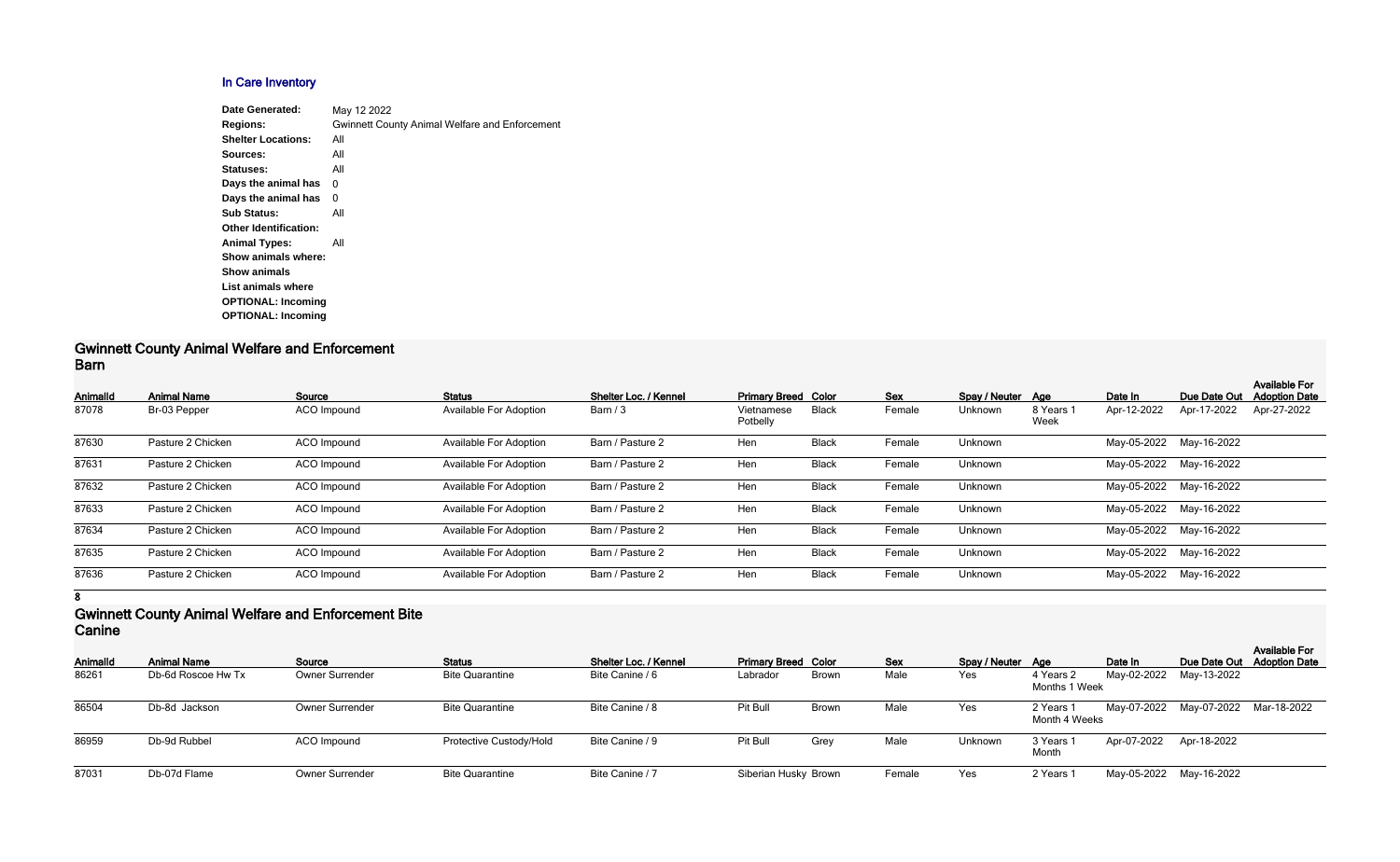|       |             |             |                               |                 |                      |                   |        |         | Month                                 |                         |                                     |  |
|-------|-------------|-------------|-------------------------------|-----------------|----------------------|-------------------|--------|---------|---------------------------------------|-------------------------|-------------------------------------|--|
| 87510 | Db-2d Luca  | ACO Impound | <b>Bite Quarantine</b>        | Bite Canine / 2 | <b>Great Dane</b>    | <b>Blue Merle</b> | Male   | Yes     | 1 Year 6<br>Months 1 Week             |                         | May-01-2022 May-01-2022             |  |
| 87570 | Db-1c King  | ACO Impound | Protective Custody/Hold       | Bite Canine / 1 | Pit Bull             | Tan               | Male   | Unknown | 4 Years 1<br>Week (approx)            |                         | May-03-2022 May-03-2022             |  |
| 87614 | Db-5 Citrus | ACO Impound | <b>Available For Adoption</b> | Bite Canine / 5 | Siberian Husky Brown |                   | Female | Yes     | 1 Year 5<br>Months 1 Week<br>(approx) |                         | May-04-2022 May-07-2022 May-09-2022 |  |
| 87693 | Db-4d Mochi | ACO Impound | Protective Custody/Hold       | Bite Canine / 4 | Shiba Inu            | Red               | Male   | Yes     | 5 Years 9<br>Months                   | May-09-2022 Jun-01-2022 |                                     |  |
| 87787 | Db-03d Max  | ACO Impound | <b>Bite Quarantine</b>        | Bite Canine / 3 | Siberian Husky White |                   | Male   | Unknown | i Year                                |                         | May-11-2022 May-17-2022             |  |

#### **Gwinnett County Animal Welfare and Enforcement Bite Feline**

| AnimalId | <b>Animal Name</b> | Source      | <b>Status</b>          | Shelter Loc. / Kennel | <b>Primary Breed Color</b> |            | Sex  | Spay / Neuter Age |          | Date In                 | Due Date Out Adoption Date | <b>Available For</b> |
|----------|--------------------|-------------|------------------------|-----------------------|----------------------------|------------|------|-------------------|----------|-------------------------|----------------------------|----------------------|
|          |                    |             |                        |                       |                            |            |      |                   |          |                         |                            |                      |
| 87771    | Cb-01 Levi         | ACO Impound | <b>Bite Quarantine</b> | Bite Feline / 1       | Domestic<br>Medium Hair    | Grey Tabby | Male | No                | 7 Months | May-10-2022 May-20-2022 |                            |                      |

**1**

#### **Gwinnett County Animal Welfare and Enforcement Canine Pod 1 - Large Canine**

|          | $\sim$ anno r $\sim$ a r $\sim$ ango $\sim$ anno r |                        |                               |                                                |                             |                      |        |                   |                                            |             |              |                                              |
|----------|----------------------------------------------------|------------------------|-------------------------------|------------------------------------------------|-----------------------------|----------------------|--------|-------------------|--------------------------------------------|-------------|--------------|----------------------------------------------|
| Animalld | <b>Animal Name</b>                                 | Source                 | <b>Status</b>                 | Shelter Loc. / Kennel                          | <b>Primary Breed Color</b>  |                      | Sex    | Spay / Neuter Age |                                            | Date In     | Due Date Out | <b>Available For</b><br><b>Adoption Date</b> |
| 64919    | Pen 115 Marlie                                     | <b>Owner Surrender</b> | Available For Adoption        | Canine Pod 1 - Large Canine /<br>115           | Pit Bull                    | <b>Brindle</b>       | Female | Yes               | 6 Years 6<br>Months<br>(approx)            | Nov-06-2018 | May-07-2022  | May-07-2022                                  |
| 66526    | Pen 127c Bandit                                    | Owner Surrender        | <b>Available For Adoption</b> | Canine Pod 1 - Large Canine / Catahoula<br>127 |                             | <b>Brindle</b>       | Male   | Yes               | 5 Years 2<br>Months 1 Week                 | Feb-24-2022 | Feb-24-2022  | Feb-24-2022                                  |
| 75758    | Pen 117 Diesel                                     | ACO Impound            | Available For Adoption        | Canine Pod 1 - Large Canine /<br>117           | <b>Pit Bull</b>             | <b>Tiger Brindle</b> | Male   | Yes               | 6 Years 8<br>Months 1 Week<br>(approx)     | Mar-28-2022 | Apr-07-2022  | Apr-08-2022                                  |
| 80395    | Pen 124c Jethro                                    | Owner Surrender        | <b>Available For Adoption</b> | Canine Pod 1 - Large Canine /<br>124           | Pit Bull                    | Grey                 | Male   | Yes               | 2 Years 11<br>Months 1 Week                | Apr-06-2022 | Apr-06-2022  | Apr-06-2022                                  |
| 83389    | Pen 125 Jellal                                     | ACO Impound            | Available For Adoption        | Canine Pod 1 - Large Canine /<br>125           | American Pit<br>Bull        | <b>Black</b>         | Male   | Yes               | 3 Years 7<br>Months 1 Week                 | Mar-21-2022 | Mar-22-2022  | Mar-22-2022                                  |
| 84800    | Pen 118 Leia                                       | Owner Surrender - ACO  | <b>Available For Adoption</b> | Canine Pod 1 - Large Canine /<br>118           | <b>Pit Bull</b>             | Tan                  | Female | Yes               | 7 Years 5<br>Months                        | Dec-23-2021 | Dec-23-2021  | Dec-18-2021                                  |
| 85281    | Pen 101 Chance Hw Tx                               | Owner Surrender        | Available For Adoption        | Canine Pod 1 - Large Canine /<br>101           | American Pit<br><b>Bull</b> | <b>Black</b>         | Male   | Yes               | 7 Years 4<br>Months 1 Week<br>(approx)     | Mar-28-2022 | Mar-28-2022  | Mar-28-2022                                  |
| 85494    | Pen 100c Squirrel                                  | <b>Owner Surrender</b> | Available For Adoption        | Canine Pod 1 - Large Canine / Dobermann<br>100 |                             | Grey                 | Male   | Yes               | 2 Years 3<br>Months 4<br>Weeks<br>(approx) | Apr-29-2022 | Apr-29-2022  | Jan-19-2022                                  |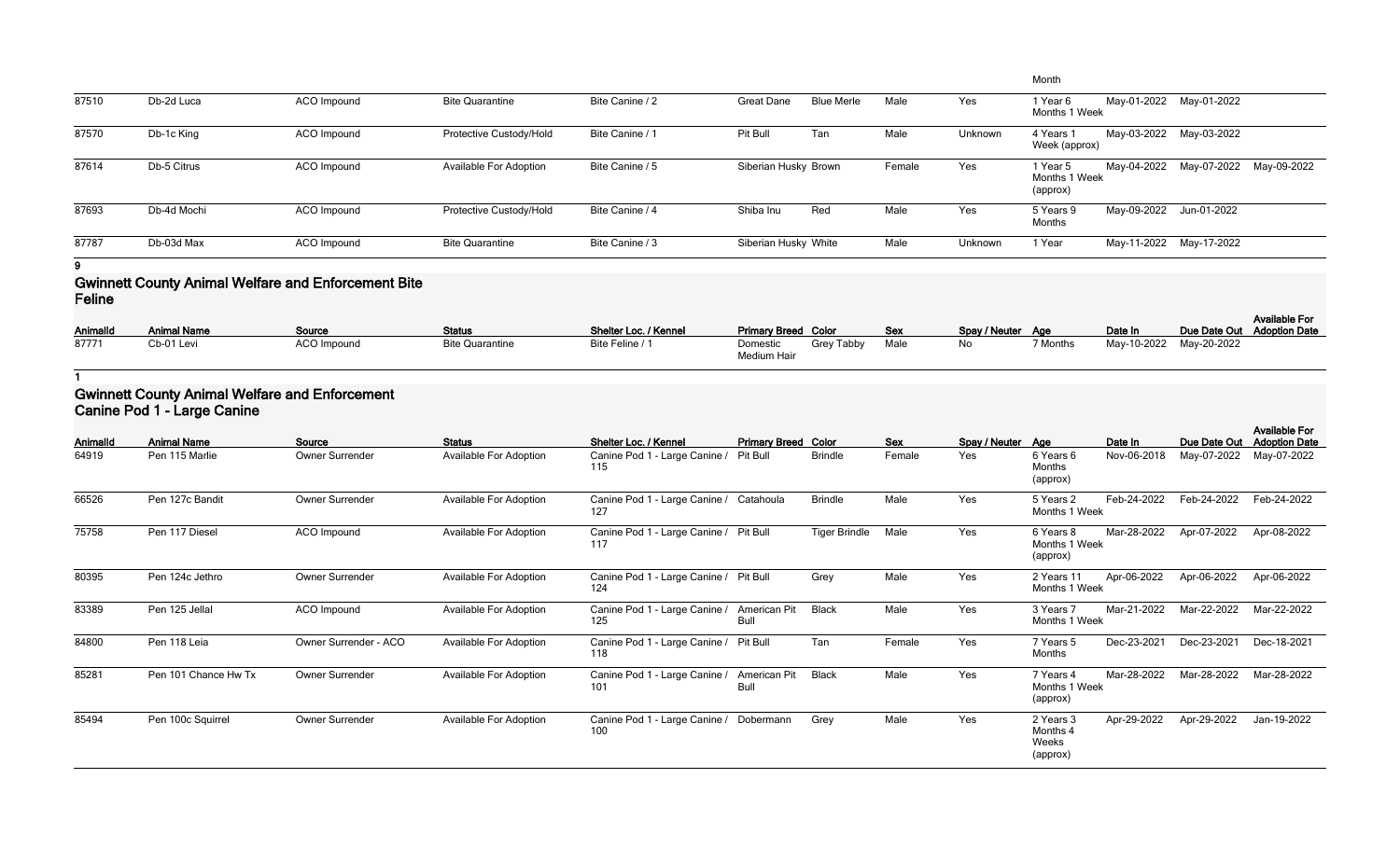| 85586 | Pen 104 Stark       | <b>ACO</b> Impound     | <b>Available For Adoption</b> | Canine Pod 1 - Large Canine / Labrador<br>104           | Red                      | Male   | yes     | 7 Years 2<br>Weeks                     | Jan-24-2022 | Feb-03-2022                         | Feb-03-2022             |
|-------|---------------------|------------------------|-------------------------------|---------------------------------------------------------|--------------------------|--------|---------|----------------------------------------|-------------|-------------------------------------|-------------------------|
| 85763 | Pen 113 Ginnley     | <b>Owner Surrender</b> | Available For Adoption        | Canine Pod 1 - Large Canine /<br>113                    | Shepherd<br><b>Brown</b> | Male   | Yes     | 1 Year 3<br>Months 1 Week              | Apr-16-2022 | Apr-16-2022                         | Feb-07-2022             |
| 85786 | Pen 103c Baxter     | <b>Owner Surrender</b> | <b>Available For Adoption</b> | Canine Pod 1 - Large Canine / Labrador<br>103           | White                    | Male   | Yes     | 7 Years 1<br>Month 4 Weeks             | Apr-04-2022 | Apr-04-2022                         | Apr-04-2022             |
| 86347 | Pen 114 Malibu Hw++ | <b>ACO</b> Impound     | <b>Available For Adoption</b> | Canine Pod 1 - Large Canine / Pit Bull<br>114           | Tan                      | Female | Yes     | 4 Years 2<br>Months                    | Mar-06-2022 | Mar-11-2022                         |                         |
| 86439 | Pen 126 Grouper     | <b>ACO</b> Impound     | Available For Adoption        | Canine Pod 1 - Large Canine / Pit Bull<br>126           | <b>Black</b>             | Male   | Yes     | 1 Year 2<br>Months                     | Mar-10-2022 | Mar-13-2022                         | Mar-15-2022             |
| 86666 | Pen 119 Bugz        | <b>ACO</b> Impound     | <b>Available For Adoption</b> | Canine Pod 1 - Large Canine /<br>119<br>Staffy          | American<br>Tan          | Male   | Yes     | 3 Years 1<br>Month 2 Weeks             | Mar-22-2022 | Mar-25-2022                         | Mar-26-2022             |
| 86699 | Pen 123 Thor        | Owner Surrender        | <b>Available For Adoption</b> | Canine Pod 1 - Large Canine /<br><b>Pit Bull</b><br>123 | Tan                      | Male   | Yes     | 2 Years 1<br>Month 2 Weeks<br>(approx) | Apr-20-2022 | Apr-20-2022                         | Apr-20-2022             |
| 86705 | Pen 112 Patrick     | <b>ACO</b> Impound     | <b>Available For Adoption</b> | Canine Pod 1 - Large Canine / Pit Bull<br>112           | <b>Brown</b>             | Male   | Yes     | 2 Years 1<br>Month 2 Weeks             | Mar-24-2022 | Mar-28-2022                         | Mar-29-2022             |
| 86793 | Pen 106 Lloyd       | <b>ACO</b> Impound     | <b>Available For Adoption</b> | Canine Pod 1 - Large Canine / Pit Bull<br>106           | <b>Blue Brindle</b>      | Male   | Yes     | 2 Years 1<br>Month 1 Week              | Mar-30-2022 | Apr-02-2022                         | Apr-02-2022             |
| 86812 | Pen 110 Odessa      | <b>ACO</b> Impound     | <b>Available For Adoption</b> | Canine Pod 1 - Large Canine / Pit Bull<br>110           | Grey                     | Female | Yes     | 6 Years 1<br>Month 1 Week              | Apr-01-2022 | Apr-04-2022                         | Apr-05-2022             |
| 87020 | Pen 120 Kai         | <b>ACO</b> Impound     | <b>Available For Adoption</b> | Canine Pod 1 - Large Canine / Boxer<br>120              | <b>Brindle</b>           | Female | Yes     | 2 Years 1<br>Month                     | Apr-09-2022 | Apr-13-2022                         | Apr-21-2022             |
| 87168 | Pen 107 Cam         | ACO Impound            | Available For Adoption        | Canine Pod 1 - Large Canine / Labrador<br>107           | <b>Brown</b>             | Male   | yes     | 3 Years 3<br>Weeks                     | Apr-16-2022 | Apr-20-2022                         | Apr-21-2022             |
| 87224 | Pen 116 Lavato      | <b>ACO</b> Impound     | <b>Available For Adoption</b> | Canine Pod 1 - Large Canine / Pit Bull<br>116           | <b>Brown</b>             | Female | yes     | 3 Years 3<br>Weeks                     | Apr-19-2022 | Apr-22-2022                         | Apr-23-2022             |
| 87298 | Pen 102 Spork       | Owner Surrender        | <b>Available For Adoption</b> | Canine Pod 1 - Large Canine / Boxer<br>102              | <b>Brown</b>             | Male   | Yes     | 2 Years 2<br>Weeks                     | May-05-2022 | May-05-2022                         | May-05-2022             |
| 87326 | Pen 105 Friday      | <b>ACO</b> Impound     | <b>Available For Adoption</b> | Canine Pod 1 - Large Canine / Labrador<br>105           | Tri Color                | Male   | Yes     | 5 Years 2<br>Weeks<br>(approx)         | Apr-25-2022 | May-05-2022                         | May-06-2022             |
| 87417 | Pen 122 Sparky      | ACO Impound            | <b>Available For Adoption</b> | Canine Pod 1 - Large Canine / Pit Bull<br>122           | Blue                     | Male   | Yes     | 2 Years 2<br>Weeks                     | Apr-28-2022 | May-02-2022                         | May-03-2022             |
| 87464 | Pen 111 Tulip       | <b>ACO</b> Impound     | <b>Available For Adoption</b> | Canine Pod 1 - Large Canine / Pit Bull<br>111           | Red                      | Female | Yes     | 2 Years 1<br>Week                      | Apr-29-2022 |                                     | May-02-2022 May-04-2022 |
| 87528 | Pen 109 Farva       | <b>ACO</b> Impound     | <b>Available For Adoption</b> | Canine Pod 1 - Large Canine / Labrador<br>109           | Tri Color                | Male   | Yes     | 1 Year 6<br>Months 1 Week              |             | May-02-2022 May-05-2022 May-07-2022 |                         |
| 87627 | Pen 108 Yugi        | ACO Impound            | <b>Available For Adoption</b> | Canine Pod 1 - Large Canine /<br>German<br>108          | Brown<br>Shepherd        | Male   | Unknown |                                        |             | May-05-2022 May-15-2022             | May-17-2022             |

**Gwinnett County Animal Welfare and Enforcement Canine Pod 2 - Large Canine**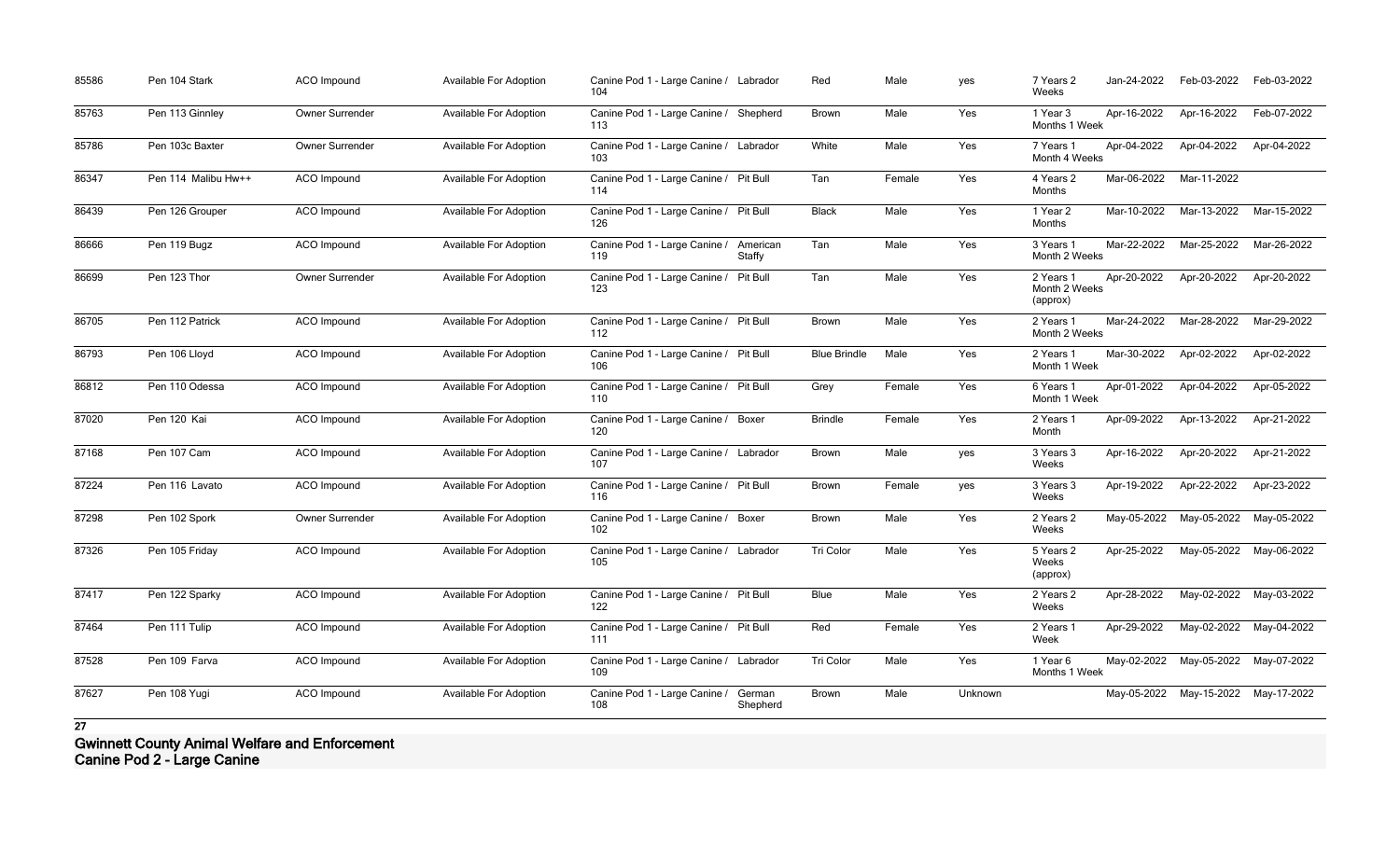| Animalld | <b>Animal Name</b>  | Source             | <b>Status</b>                            | Shelter Loc. / Kennel                                     | <b>Primary Breed Color</b> |                      | <b>Sex</b> | Spay / Neuter Age |                                            | Date In     | Due Date Out | <b>Available For</b><br><b>Adoption Date</b> |
|----------|---------------------|--------------------|------------------------------------------|-----------------------------------------------------------|----------------------------|----------------------|------------|-------------------|--------------------------------------------|-------------|--------------|----------------------------------------------|
| 72042    | Pen 143 Jasper Hw++ | Owner Surrender    | Available For Adoption                   | Canine Pod 2 - Large Canine /<br>143                      | Pit Bull                   | <b>Brown</b>         | Male       | Yes               | 4 Years 5<br>Months                        | Mar-23-2022 | Mar-23-2022  | Mar-23-2022                                  |
| 76189    | Pen 132 Silk        | <b>ACO</b> Impound | Available For Adoption                   | Canine Pod 2 - Large Canine /<br>132                      | <b>Pit Bull</b>            | Red                  | Male       | No                | 4 Years 7<br>Months 3<br>Weeks             | May-05-2022 | May-15-2022  | May-17-2022                                  |
| 76619    | Pen 141 Barry       | Owner Surrender    | <b>Available For Adoption</b>            | Canine Pod 2 - Large Canine / Pit Bull<br>141             |                            | <b>Brindle</b>       | Male       | Yes               | 3 Years 7<br>Months<br>(approx)            | Dec-23-2021 | Dec-23-2021  | Dec-28-2021                                  |
| 77752    | Pen 155c Abby       | Owner Surrender    | Available For Adoption                   | Canine Pod 2 - Large Canine /<br>155                      | Shepherd                   | <b>Brindle</b>       | Female     | Yes               | 2 Years 10<br>Months 3<br>Weeks            | Feb-18-2022 | Feb-18-2022  |                                              |
| 82276    | Pen 149c Jack       | Owner Surrender    | Available For Adoption                   | Canine Pod 2 - Large Canine / Labrador<br>149             |                            | White                | Male       | Yes               | 2 Years 8<br>Months 4<br>Weeks<br>(approx) | Jan-22-2022 | Jan-22-2022  | Jan-22-2022                                  |
| 83218    | Pen 136c Paris      | Owner Surrender    | <b>Available For Adoption</b>            | Canine Pod 2 - Large Canine / Labrador<br>136             |                            | Tan                  | Female     | Yes               | 8 Years 7<br>Months 3<br>Weeks<br>(approx) | Jan-03-2022 | Jan-13-2022  |                                              |
| 85787    | Pen 153c Jonah      | <b>ACO</b> Impound | Available For Adoption                   | Canine Pod 2 - Large Canine / Pit Bull<br>153             |                            | Red                  | Male       | Yes               | 2 Years 3<br>Months 1 Week                 | Feb-03-2022 | Feb-12-2022  | Feb-18-2022                                  |
| 85846    | Pen 138 Diego Tx    | <b>ACO</b> Impound | Available For Adoption                   | Canine Pod 2 - Large Canine / Pit Bull<br>138             |                            | <b>Brown</b>         | Male       | Yes               | 1 Year 9<br>Months                         | Feb-07-2022 | Feb-10-2022  | Feb-12-2022                                  |
| 86088    | Pen 134 Teddy       | <b>ACO</b> Impound | Available For Adoption                   | Canine Pod 2 - Large Canine / Pit Bull<br>134             |                            | Tan                  | Male       | Yes               | 1 Year 2<br>Months 3<br>Weeks<br>(approx)  | Feb-20-2022 | Feb-20-2022  | Feb-23-2022                                  |
| 86113    | Pen 147 Tatum       | <b>ACO</b> Impound | Available For Adoption                   | Canine Pod 2 - Large Canine / Labrador<br>147             |                            | <b>Black</b>         | Male       | Yes               | 2 Years 2<br>Months 2<br>Weeks             | Feb-22-2022 | Feb-25-2022  | Feb-26-2022                                  |
| 86114    | Pen 150 Bosco Hw Tx | Transfer In        | Available For Adoption                   | Canine Pod 2 - Large Canine / Pit Bull<br>150             |                            | Brown                | Male       | Yes               | 5 Years 2<br>Months 2<br>Weeks             | Feb-22-2022 | Feb-22-2022  | Feb-26-2022                                  |
| 86115    | Pen 148 Rhino       | ACO Impound        | <b>Available For Adoption</b>            | Canine Pod 2 - Large Canine / Pit Bull<br>148             |                            | <b>Brindle</b>       | Male       | Yes               | 3 Years 2<br>Months 2<br>Weeks             | Feb-22-2022 | Feb-25-2022  | Feb-26-2022                                  |
| 86139    | Pen 130c Carlton    | ACO Impound        | <b>Available For Adoption</b>            | Canine Pod 2 - Large Canine / Pit Bull<br>130             |                            | <b>Brindle</b>       | Male       | yes               | 5 Years 2<br>Months 2<br>Weeks             | Feb-23-2022 | Feb-26-2022  | Feb-28-2022                                  |
| 86263    | Pen 131 Oakley      | ACO Impound        | <b>Available For Adoption</b>            | Canine Pod 2 - Large Canine / Pit Bull<br>131             |                            | <b>Black</b>         | Male       | Yes               | 1 Year 8<br>Months 1 Week                  | Mar-01-2022 | Mar-04-2022  | Mar-05-2022                                  |
| 86400    | Pen 135c Bernard    | ACO Impound        | Available For Adoption                   | Canine Pod 2 - Large Canine / Pit Bull<br>135             |                            | <b>Black Brindle</b> | Male       | Yes               | 2 Years 2<br>Months                        | Mar-08-2022 | Mar-11-2022  | Mar-12-2022                                  |
| 86739    | Pen 133c Blanco     | Owner Surrender    | <b>Awaiting Behavioral</b><br>Assessment | Canine Pod 2 - Large Canine / Siberian Husky White<br>133 |                            |                      | Male       | Yes               | 2 Years 1<br>Month 2 Weeks                 | Apr-18-2022 | Apr-28-2022  |                                              |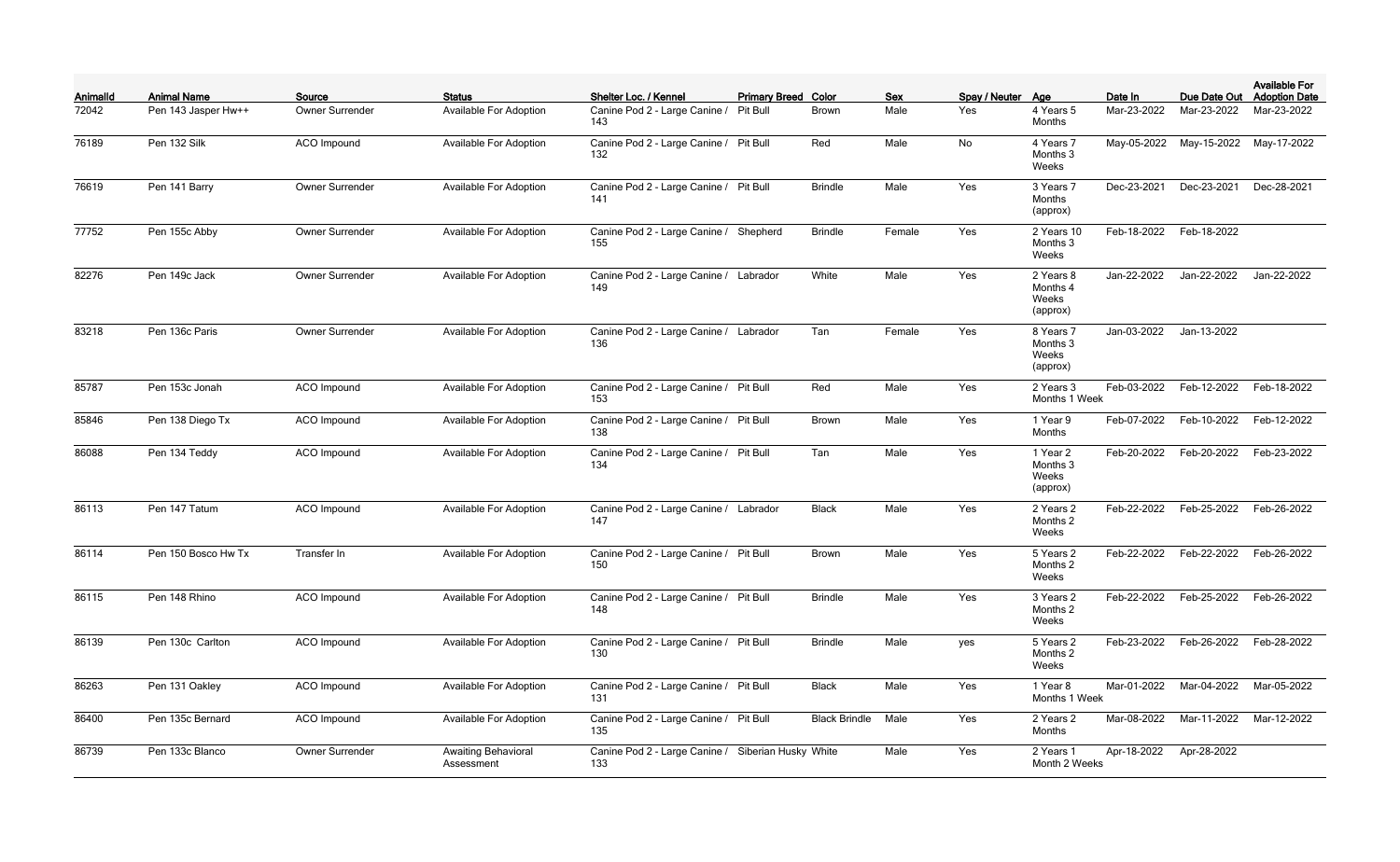| 86788 | Pen 151 Wagner      | ACO Impound | <b>Available For Adoption</b>            | Canine Pod 2 - Large Canine / Pit Bull<br>151 |                     | <b>Black</b>         | Male   | Yes | 1 Year 7<br>Months 1 Week | Mar-30-2022 | Apr-10-2022 | Apr-11-2022 |
|-------|---------------------|-------------|------------------------------------------|-----------------------------------------------|---------------------|----------------------|--------|-----|---------------------------|-------------|-------------|-------------|
| 86884 | Pen 142c Roxie      | ACO Impound | <b>Available For Adoption</b>            | Canine Pod 2 - Large Canine / Labrador<br>142 |                     | <b>Black</b>         | Female | yes | 4 Years<br>Month          | Apr-05-2022 | Apr-08-2022 | Apr-09-2022 |
| 86996 | Pen 144d Pretzel    | ACO Impound | <b>Awaiting Behavioral</b><br>Assessment | Canine Pod 2 - Large Canine / Pit Bull<br>144 |                     | <b>Brown</b>         | Male   | No  | 2 Years<br>Month          | Apr-08-2022 | Apr-11-2022 |             |
| 87101 | Pen 129 Tank        | ACO Impound | <b>Available For Adoption</b>            | Canine Pod 2 - Large Canine / Pit Bull<br>129 |                     | <b>Black</b>         | Male   | Yes | 4 Years 4<br>Weeks        | Apr-13-2022 | Apr-16-2022 | Apr-18-2022 |
| 87203 | Pen 128c Anemone    | ACO Impound | <b>Available For Adoption</b>            | Canine Pod 2 - Large Canine / Pit Bull<br>128 |                     | <b>Brown</b>         | Female | Yes | 3 Years 3<br>Weeks        | Apr-18-2022 | Apr-21-2022 | Apr-22-2022 |
| 87311 | Pen 139 Colander    | ACO Impound | Available For Adoption                   | Canine Pod 2 - Large Canine / Pit Bull<br>139 |                     | <b>Brown Brindle</b> | Female | Yes | 3 Years 2<br>Weeks        | Apr-24-2022 | Apr-28-2022 | Apr-29-2022 |
| 87317 | Pen 146 Elijah      | ACO Impound | <b>Available For Adoption</b>            | Canine Pod 2 - Large Canine / Labrador<br>146 |                     | Brown                | Male   | Yes | 2 Years 2<br>Weeks        | Apr-25-2022 | Apr-28-2022 | Apr-28-2022 |
| 87465 | Pen 137c Fettuccini | ACO Impound | <b>Available For Adoption</b>            | Canine Pod 2 - Large Canine /<br>137          | German<br>Shepherd  | <b>Black</b>         | Male   | Yes | 5 Years 1<br>Week         | Apr-29-2022 | May-03-2022 | May-04-2022 |
| 87490 | Pen 140 Keanu       | ACO Impound | <b>Available For Adoption</b>            | Canine Pod 2 - Large Canine /<br>140          | Pit Bull            | Grey                 | Male   | Yes | 1 Year 6<br>Months 1 Week | Apr-30-2022 | May-03-2022 | May-04-2022 |
| 87552 | Pen 145 Dice        | ACO Impound | <b>Available For Adoption</b>            | Canine Pod 2 - Large Canine / Boxer<br>145    |                     | White                | Male   | Yes | 3 Years 1<br>Week         | May-03-2022 | May-06-2022 | May-07-2022 |
| 87594 | Pen 154c Marigold   | ACO Impound | Available For Adoption                   | Canine Pod 2 - Large Canine /<br>154          | Belgian<br>Malinois | <b>Brown</b>         | Female | Yes | 2 Years 1<br>Week         | May-04-2022 | May-07-2022 | May-09-2022 |

### **Gwinnett County Animal Welfare and Enforcement Canine Pod 3 - Medium Canine**

| Animalld | <b>Animal Name</b> | Source                 | <b>Status</b>                 | Shelter Loc. / Kennel                        | <b>Primary Breed Color</b> |                | <b>Sex</b> | Spay / Neuter Age |                                            | Date In     | Due Date Out | <b>Available For</b><br><b>Adoption Date</b> |
|----------|--------------------|------------------------|-------------------------------|----------------------------------------------|----------------------------|----------------|------------|-------------------|--------------------------------------------|-------------|--------------|----------------------------------------------|
| 53221    | Pen 164 Otto       | <b>Owner Surrender</b> | <b>Available For Adoption</b> | Canine Pod 3 - Medium<br><b>Canine / 164</b> | Pit Bull                   | <b>Blue</b>    | Male       | Yes               | 7 Years 6<br>Months 3<br>Weeks<br>(approx) | Mar-30-2022 | Mar-30-2022  | Mar-30-2022                                  |
| 59856    | Pen 161 Montana    | ACO Impound            | <b>Available For Adoption</b> | Canine Pod 3 - Medium<br>Canine / 161        | Pit Bull                   | <b>Brown</b>   | Male       | Yes               | 6 Years 4<br>Months                        | Apr-25-2022 | Apr-25-2022  | Apr-28-2022                                  |
| 76620    | Pen 179 Cali       | <b>Owner Surrender</b> | <b>Available For Adoption</b> | Canine Pod 3 - Medium<br>Canine / 179        | Pit Bull                   | Grey           | Female     | Yes               | 6 Years 7<br>Months<br>(approx)            | Dec-23-2021 | Dec-23-2021  | Dec-28-2021                                  |
| 80775    | Pen 162 Cary       | ACO Impound            | <b>Available For Adoption</b> | Canine Pod 3 - Medium<br><b>Canine / 162</b> | Pit Bull                   | <b>Black</b>   | Female     | Yes               | 1 Year 10<br>Months 3<br>Weeks             | Oct-25-2021 | Nov-04-2021  | Nov-04-2021                                  |
| 81840    | Pen 178c Luna      | <b>Owner Surrender</b> | <b>Available For Adoption</b> | Canine Pod 3 - Medium<br>Canine / 178        | Labrador                   | <b>Brindle</b> | Female     | Yes               | 2 Years 3<br>Months 2<br>Weeks             | Apr-07-2022 | Apr-16-2022  | Apr-18-2022                                  |
| 85122    | Pen 158c Bell      | <b>Owner Surrender</b> | <b>Available For Adoption</b> | Canine Pod 3 - Medium<br>Canine / 158        | Pit Bull                   | Slate          | Female     | Yes               | 2 Years 4<br>Months 2<br>Weeks             | Feb-18-2022 | Feb-18-2022  | Feb-18-2022                                  |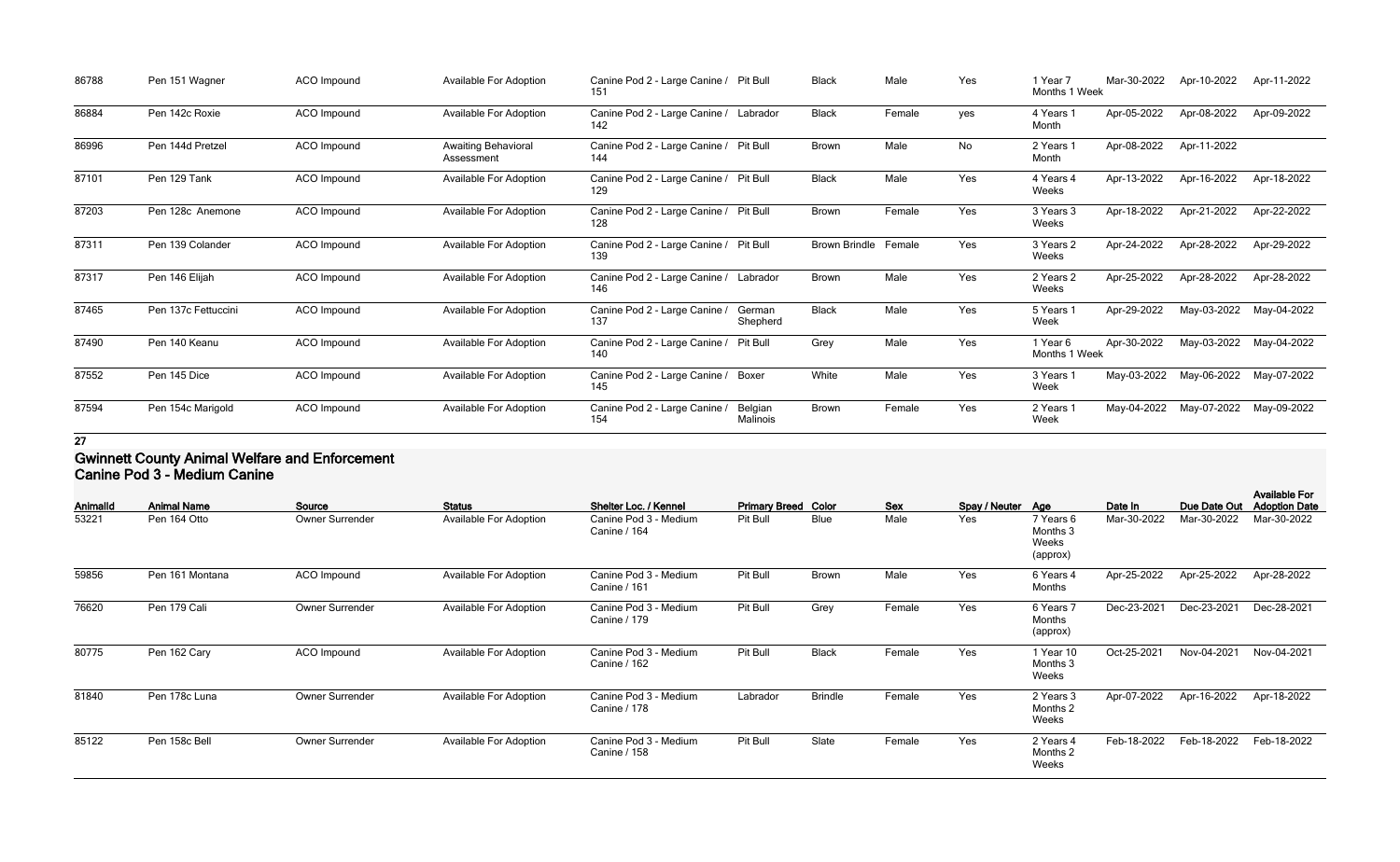| 85147 | Pen 176 Mcfly Hw Tx  | ACO Impound     | Available For Adoption                   | Canine Pod 3 - Medium<br>Canine / 176        | Pit Bull             | White                     | Male   | Yes | 1 Year 10<br>Months 2<br>Weeks                    | Dec-23-2021 | Dec-28-2021             | Dec-30-2021 |
|-------|----------------------|-----------------|------------------------------------------|----------------------------------------------|----------------------|---------------------------|--------|-----|---------------------------------------------------|-------------|-------------------------|-------------|
| 85256 | Pen 170c Linus       | ACO Impound     | <b>Available For Adoption</b>            | Canine Pod 3 - Medium<br>Canine / 170        | Pit Bull             | <b>Black</b>              | Male   | Yes | 2 Years 4<br>Months 1 Week                        | Dec-31-2021 | Jan-05-2022             | Jan-06-2022 |
| 85370 | Pen 168c Blue        | ACO Impound     | Available For Adoption                   | Canine Pod 3 - Medium<br>Canine / 168        | American Pit<br>Bull | White                     | Male   | Yes | 2 Years 4<br>Months                               | Mar-14-2022 | Mar-24-2022             | Mar-24-2022 |
| 85405 | Pen 177 Oreo Hwtx    | ACO Impound     | <b>Available For Adoption</b>            | Canine Pod 3 - Medium<br><b>Canine / 177</b> | Pit Bull             | <b>Black</b>              | Female | Yes | 2 Years 4<br>Months                               | Jan-10-2022 | Jan-20-2022             | Jan-21-2022 |
| 85466 | Pen 181c Boss        | Owner Surrender | <b>Available For Adoption</b>            | Canine Pod 3 - Medium<br>Canine / 181        | English<br>Foxhound  | <b>Tri Color</b>          | Male   | Yes | 4 Years 3<br>Months 4<br>Weeks                    | Jan-13-2022 | Jan-13-2022             | Jan-14-2022 |
| 85687 | Pen 182 Sasha        | ACO Impound     | Available For Adoption                   | Canine Pod 3 - Medium<br><b>Canine / 182</b> | Pit Bull             | Brown Brindle Female      |        | yes | 1 Year 9<br>Months 1 Week                         | Jan-29-2022 | Feb-02-2022             | Feb-03-2022 |
| 85802 | Pen 175c Churizo     | ACO Impound     | Available For Adoption                   | Canine Pod 3 - Medium<br><b>Canine / 175</b> | Pit Bull             | <b>Brown Brindle Male</b> |        | Yes | 4 Years 3<br>Months 1 Week<br>(approx)            | Feb-04-2022 | Feb-08-2022             | Feb-09-2022 |
| 86084 | Pen 173c Orca        | ACO Impound     | Available For Adoption                   | Canine Pod 3 - Medium<br><b>Canine / 173</b> | Pit Bull             | <b>Brown Brindle Male</b> |        | Yes | 4 Years 2<br>Months 3<br>Weeks                    | Feb-19-2022 | Feb-24-2022             | Feb-25-2022 |
| 86257 | Pen 167c Ciara       | ACO Impound     | Available For Adoption                   | Canine Pod 3 - Medium<br>Canine / 167        | Pit Bull             | Brown                     | Female | Yes | 2 Years 2<br>Months 1 Week                        | Mar-01-2022 | Mar-04-2022             | Mar-05-2022 |
| 86317 | Pen 183 Blossom Hwtx | ACO Impound     | Available For Adoption                   | Canine Pod 3 - Medium<br><b>Canine / 183</b> | Pit Bull             | Grey                      | Female | Yes | 2 Years 2<br>Months 1 Week<br>(approx)            | Mar-04-2022 | Mar-14-2022             |             |
| 86712 | Pen 159 Sarina       | Owner Surrender | Available For Adoption                   | Canine Pod 3 - Medium<br>Canine / 159        | Terrier              | White                     | Female | Yes | 1 Year 1 Month May-10-2022<br>2 Weeks<br>(approx) |             | May-10-2022             | Apr-18-2022 |
| 86781 | Pen 165 Midori       | ACO Impound     | Available For Adoption                   | Canine Pod 3 - Medium<br>Canine / 165        | <b>Blue Heeler</b>   | <b>Brown</b>              | Female | Yes | 2 Years 1<br>Month 1 Week                         | Mar-29-2022 | Apr-01-2022             | Apr-02-2022 |
| 86883 | Pen 156 Heyoo        | Owner Surrender | <b>Available For Adoption</b>            | Canine Pod 3 - Medium<br>Canine / 156        | <b>Border Collie</b> | <b>Black</b>              | Male   | Yes | 1 Year 1 Month Apr-13-2022<br>1 Week              |             | Apr-13-2022             | Apr-09-2022 |
| 86918 | Pen 163 Fez          | ACO Impound     | Available For Adoption                   | Canine Pod 3 - Medium<br>Canine / 163        | Pit Bull             | <b>Black</b>              | Male   | Yes | 2 Years 1<br>Month                                | Apr-06-2022 | Apr-09-2022             | Apr-11-2022 |
| 87021 | Pen 172 Orion        | ACO Impound     | Available For Adoption                   | Canine Pod 3 - Medium<br><b>Canine / 172</b> | Pit Bull             | Grey                      | Male   | Yes | 3 Years 1<br>Month                                | Apr-09-2022 | Apr-13-2022             | Apr-14-2022 |
| 87044 | Pen 160c Tsunami     | ACO Impound     | <b>Awaiting Behavioral</b><br>Assessment | Canine Pod 3 - Medium<br>Canine / 160        | Shiba Inu            | Cream                     | Male   | Yes | 4 Years 1<br>Month                                | Apr-11-2022 | Apr-14-2022             | Apr-15-2022 |
| 87146 | Pen 166 Duke         | Owner Surrender | Available For Adoption                   | Canine Pod 3 - Medium<br>Canine / 166        | Pit Bull             | Brown                     | Male   | Yes | 5 Years 4<br>Weeks<br>(approx)                    | Apr-28-2022 | Apr-28-2022             | Apr-19-2022 |
| 87468 | Pen 157 Petal        | Owner Surrender | Available For Adoption                   | Canine Pod 3 - Medium<br><b>Canine / 157</b> | Shepherd             | <b>Black</b>              | Female | Yes | 2 Years 1<br>Week                                 | Apr-29-2022 | Apr-29-2022             | May-02-2022 |
| 87509 | Pen 171 Passion      | ACO Impound     | Available For Adoption                   | Canine Pod 3 - Medium<br>Canine / 171        | Pit Bull             | <b>Black</b>              | Female | Yes | 11 Months 1<br>Week                               |             | May-01-2022 May-06-2022 | May-09-2022 |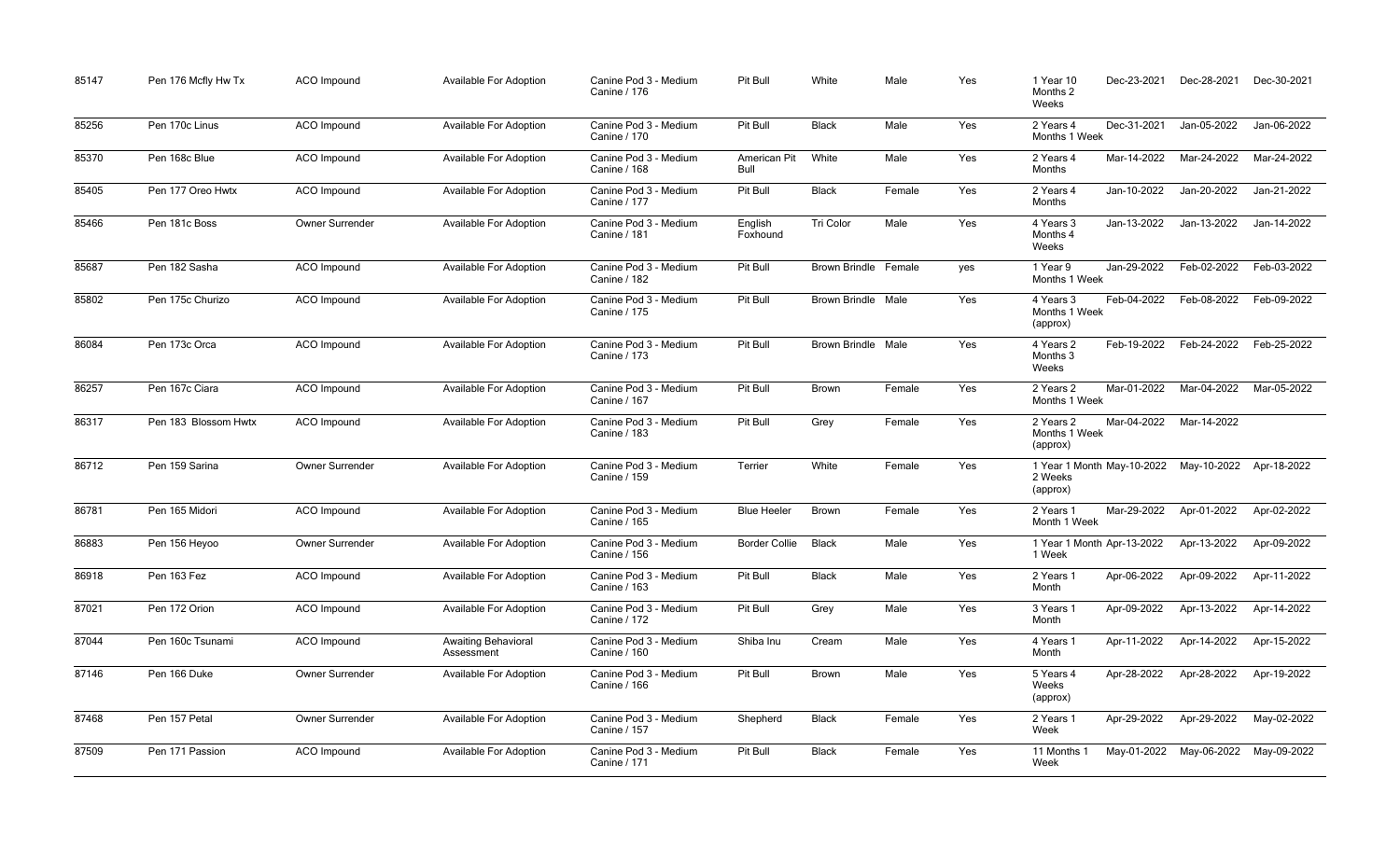| 87565 | Pen 174 Hart     | <b>ACO Impound</b> | Available For Adoption                                  | Canine Pod 3 - Medium<br>Canine / 174 | Pit Bull            | <b>Brindle</b> | Male   | Yes | 5 Years 1<br>Week | May-03-2022 May-06-2022 May-07-2022 |  |
|-------|------------------|--------------------|---------------------------------------------------------|---------------------------------------|---------------------|----------------|--------|-----|-------------------|-------------------------------------|--|
| 87728 | Pen 169 Catalina | <b>ACO Impound</b> | Available for Adoption -<br><b>Awaiting Spay/Neuter</b> | Canine Pod 3 - Medium<br>Canine / 169 | Golden<br>Retriever | Gold           | Female | No  | 8 Months          | May-09-2022 May-12-2022 May-13-2022 |  |

## **Gwinnett County Animal Welfare and Enforcement Canine Pod 4 - Large Puppy**

|          |                    |                        |                               |                                              |                                      |                             |            |                   |                                        |             |                         | <b>Available For</b> |
|----------|--------------------|------------------------|-------------------------------|----------------------------------------------|--------------------------------------|-----------------------------|------------|-------------------|----------------------------------------|-------------|-------------------------|----------------------|
| Animalld | <b>Animal Name</b> | Source                 | <b>Status</b>                 | Shelter Loc. / Kennel                        | <b>Primary Breed Color</b>           |                             | <b>Sex</b> | Spay / Neuter Age |                                        | Date In     | Due Date Out            | <b>Adoption Date</b> |
| 67690    | Pen 193 Lucky Hw + | <b>ACO</b> Impound     | <b>Available For Adoption</b> | Canine Pod 4 - Large Puppy /<br>193          | <b>Pit Bull</b>                      | <b>Black</b>                | Male       | Yes               | 3 Years 11<br>Months                   | Mar-27-2022 | Mar-27-2022             | Mar-31-2022          |
| 82773    | Pen 196c Maggie    | <b>Owner Surrender</b> | <b>Available For Adoption</b> | Canine Pod 4 - Large Puppy /<br>196          | German<br>Shorthaired<br>Pointer     | White                       | Female     | Yes               | 8 Years 8<br>Months 1 Week             | Feb-03-2022 | Feb-03-2022             | Feb-03-2022          |
| 86394    | Pen 186 Carin      | <b>ACO</b> Impound     | <b>Available For Adoption</b> | Canine Pod 4 - Large Puppy /<br>186          | Pit Bull                             | Red                         | Female     | Yes               | 4 Years 2<br>Months                    | Mar-08-2022 | Mar-09-2022             | Mar-09-2022          |
| 86572    | Pen 194 Smiley     | <b>ACO</b> Impound     | Available For Adoption        | Canine Pod 4 - Large Puppy /<br>194          | Labrador                             | <b>Black</b>                | Female     | Yes               | 3 Years 1<br>Month 3 Weeks<br>(approx) | Mar-18-2022 | Mar-21-2022             | Mar-22-2022          |
| 86588    | Pen 185 Chocolate  | ACO Impound            | <b>Available For Adoption</b> | Canine Pod 4 - Large Puppy /<br>185          | Staffordshire<br><b>Bull Terrier</b> | <b>Brown</b>                | Female     | Yes               | 1 Year 1 Month Mar-19-2022<br>3 Weeks  |             | Apr-09-2022             |                      |
| 86827    | Pen 191 Bamboo     | <b>ACO</b> Impound     | <b>Available For Adoption</b> | Canine Pod 4 - Large Puppy /<br>191          | Shepherd                             | Tan                         | Female     | Yes               | 1 Year 1 Month Apr-01-2022<br>1 Week   |             | Apr-11-2022             | Apr-12-2022          |
| 86896    | 188c Grrmola Hw++  | ACO Impound            | Available For Adoption        | Canine Pod 4 - Large Puppy /<br>188          | Pit Bull                             | Brown                       | Male       | Yes               | 3 Years 1<br>Month                     | Apr-05-2022 | Apr-08-2022             | Apr-09-2022          |
| 87060    | Pen 195 Ghost      | ACO Impound            | <b>Available For Adoption</b> | Canine Pod 4 - Large Puppy /<br>195          | American<br>Bulldog                  | White                       | Male       | Yes               | 1 Year 1 Month Apr-22-2022             |             | Apr-25-2022             | Apr-25-2022          |
| 87177    | Pen 184 Gretel     | <b>ACO</b> Impound     | <b>Available For Adoption</b> | Canine Pod 4 - Large Puppy /<br>184          | Australian<br>Cattledog              | Red                         | Female     | Yes               | 1 Year 3<br>Weeks                      | Apr-16-2022 | Apr-20-2022             | Apr-21-2022          |
| 87258    | Pen 190 Shadow     | <b>ACO</b> Impound     | <b>Available For Adoption</b> | Canine Pod 4 - Large Puppy /<br>190          | Labrador                             | <b>Brown Brindle Female</b> |            | Yes               | 6 Years 2<br>Weeks<br>(approx)         | Apr-21-2022 | May-01-2022             | May-03-2022          |
| 87555    | Pen 192 Amy        | ACO Impound            | <b>Available For Adoption</b> | Canine Pod 4 - Large Puppy / Labrador<br>192 |                                      | <b>Black</b>                | Female     | Yes               | 1 Year 6<br>Months 1 Week              |             | May-03-2022 May-06-2022 | May-07-2022          |
| 87657    | Pen 189 Rick       | <b>ACO</b> Impound     | <b>Available For Adoption</b> | Canine Pod 4 - Large Puppy /<br>189          | <b>Pit Bull</b>                      | <b>Tiger Brindle</b>        | Male       | yes               | 11 Months<br>(approx)                  |             | May-06-2022 May-09-2022 | May-10-2022          |

**12**

## **Gwinnett County Animal Welfare and Enforcement Canine Pod 4 - Large Puppy Annex**

| <b>AnimalId</b> | ີ<br>.<br><b>Animal Name</b> | Source      | <b>Status</b>          | Shelter Loc. / Kennel                     | <b>Primary Breed Color</b> |              | Sex  | Spay / Neuter Age |                                | Date In     | Due Date Out Adoption Date | <b>Available For</b> |
|-----------------|------------------------------|-------------|------------------------|-------------------------------------------|----------------------------|--------------|------|-------------------|--------------------------------|-------------|----------------------------|----------------------|
| 84346           | Pen 203c Alex Trebark        | ACO Impound | Available For Adoption | Canine Pod 4 - Large Puppy<br>Annex / 203 | Pit Bull                   | <b>Black</b> | Male | Yes               | 3 Years 5<br>Months 4<br>Weeks | Nov-10-2021 | Nov-15-2021                | Nov-16-2021          |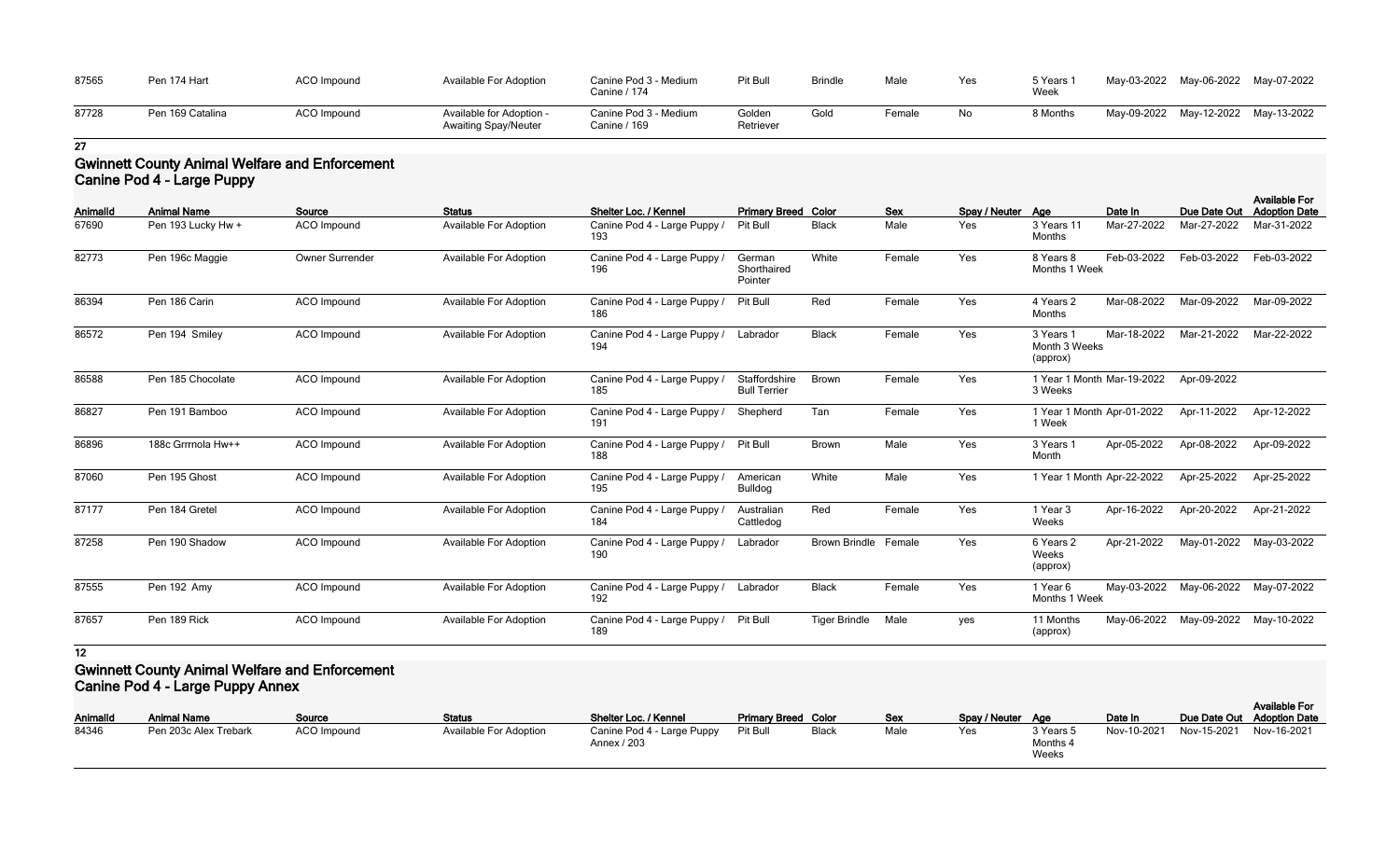| 85865 | Pen 202c Little                    | ACO Impound        | <b>Available For Adoption</b> | Canine Pod 4 - Large Puppy<br>Annex / 202 | Pit Bull           | <b>Black</b>              | Male   | Yes | 1 Year 3<br>Months                     | Apr-04-2022 | Apr-04-2022                           | Apr-18-2022 |
|-------|------------------------------------|--------------------|-------------------------------|-------------------------------------------|--------------------|---------------------------|--------|-----|----------------------------------------|-------------|---------------------------------------|-------------|
| 86015 | Pen 208 Beau Hwtx                  | <b>ACO</b> Impound | <b>Available For Adoption</b> | Canine Pod 4 - Large Puppy<br>Annex / 208 | Labrador           | <b>Brindle</b>            | Male   | Yes | 2 Years 2<br>Months 3<br>Weeks         | Feb-15-2022 | Feb-18-2022                           | Feb-23-2022 |
| 86324 | Pen 199 Celia Hw Tx                | <b>ACO</b> Impound | Available For Adoption        | Canine Pod 4 - Large Puppy<br>Annex / 199 | Pit Bull           | Grey                      | Female | Yes | 3 Years 2<br>Months 1 Week             | Mar-04-2022 | Mar-14-2022                           | Apr-14-2022 |
| 86550 | Pen 209 Honey Bun                  | Owner Surrender    | <b>Available For Adoption</b> | Canine Pod 4 - Large Puppy<br>Annex / 209 | Pit Bull           | Brown                     | Female | Yes | 2 Years 1<br>Month 3 Weeks<br>(approx) | Mar-26-2022 | Mar-26-2022                           | Mar-26-2022 |
| 86764 | Pen 205 Charleston (hw<br>Treated) | ACO Impound        | <b>Available For Adoption</b> | Canine Pod 4 - Large Puppy<br>Annex / 205 | Pit Bull           | <b>Black Brown</b>        | Male   | Yes | 2 Years 1<br>Month 2 Weeks             | Mar-28-2022 | Mar-31-2022                           | Apr-02-2022 |
| 87176 | Pen 211 Hansel                     | <b>ACO</b> Impound | <b>Available For Adoption</b> | Canine Pod 4 - Large Puppy<br>Annex / 211 | <b>Blue Heeler</b> | <b>Brown</b>              | Male   | Yes | 1 Year 3<br>Weeks                      | Apr-16-2022 | Apr-20-2022                           | Apr-21-2022 |
| 87357 | Pen 201 Heist                      | Owner Surrender    | <b>Available For Adoption</b> | Canine Pod 4 - Large Puppy<br>Annex / 201 | Pit Bull           | Brown                     | Male   | Yes | 5 Years 2<br>Weeks                     | Apr-27-2022 | Apr-27-2022                           | Apr-27-2022 |
| 87416 | Pen 198 Gabriel                    | <b>ACO</b> Impound | <b>Available For Adoption</b> | Canine Pod 4 - Large Puppy<br>Annex / 198 | Pit Bull           | <b>Brindle</b>            | Male   | Yes | 3 Years 2<br>Weeks                     | Apr-28-2022 | May-02-2022                           | May-03-2022 |
| 87467 | Pen 210c Clover                    | <b>ACO</b> Impound | Available For Adoption        | Canine Pod 4 - Large Puppy<br>Annex / 210 | Pit Bull           | <b>Brindle</b>            | Female | Yes | 2 Years 1<br>Week                      | Apr-29-2022 | May-02-2022                           | May-03-2022 |
| 87562 | Pen 207 Poppy                      | <b>ACO</b> Impound | <b>Available For Adoption</b> | Canine Pod 4 - Large Puppy<br>Annex / 207 | Pit Bull           | <b>Brown Brindle Male</b> |        | Yes | 4 Years 1<br>Week                      | May-03-2022 | May-06-2022 May-07-2022               |             |
| 87595 | Pen 204 Clout                      | <b>ACO</b> Impound | <b>Available For Adoption</b> | Canine Pod 4 - Large Puppy<br>Annex / 204 | Pit Bull           | Red                       | Male   | No  |                                        |             | 1 Year 1 Week May-04-2022 May-14-2022 | May-16-2022 |
| 87679 | Pen 200 Sully                      | <b>ACO</b> Impound | <b>Available For Adoption</b> | Canine Pod 4 - Large Puppy<br>Annex / 200 | Labrador           | <b>Black</b>              | Female | Yes | 6 Months                               | May-07-2022 | May-11-2022 May-12-2022               |             |

## **Gwinnett County Animal Welfare and Enforcement Canine Pod 5 - Small Puppy**

|                 | .                  |             |                                                         |                                     |                             |              |        |                   |                      |             |              |                                              |
|-----------------|--------------------|-------------|---------------------------------------------------------|-------------------------------------|-----------------------------|--------------|--------|-------------------|----------------------|-------------|--------------|----------------------------------------------|
| <b>Animalld</b> | <b>Animal Name</b> | Source      | <b>Status</b>                                           | Shelter Loc. / Kennel               | <b>Primary Breed Color</b>  |              | Sex    | Spay / Neuter Age |                      | Date In     | Due Date Out | <b>Available For</b><br><b>Adoption Date</b> |
| 87670           | Pen 219c           | ACO Impound | <b>Awaiting Behavioral</b><br>Assessment                | Canine Pod 5 - Small Puppy /<br>219 | Maltese                     | Cream        | Female | Yes               | 7 Years              | May-07-2022 | May-10-2022  | May-11-2022                                  |
| 87708           | Pen 229 Murphy     | ACO Impound | Available for Adoption -<br><b>Awaiting Spay/Neuter</b> | Canine Pod 5 - Small Puppy /<br>229 | Yorkshire<br>Terrier        | <b>Brown</b> | Male   | No                | 6 Years              | May-09-2022 | May-12-2022  | May-13-2022                                  |
| 87718           | Pen 221 Heely      | ACO Impound | <b>Available For Adoption</b>                           | Canine Pod 5 - Small Puppy /<br>221 | Long Hair<br>Chihuahua      | Tri Color    | Female | No                | 3 Years<br>(approx)  | May-09-2022 | May-12-2022  | May-13-2022                                  |
| 87757           | Pen 223 Caboose    | ACO Impound | <b>Available For Adoption</b>                           | Canine Pod 5 - Small Puppy /<br>223 | Chihuahua                   | <b>Brown</b> | Male   | No                | 4 Months<br>(approx) | May-10-2022 | May-13-2022  | May-14-2022                                  |
| 87794           | Pen 216 Darcy      | ACO Impound | <b>Available For Adoption</b>                           | Canine Pod 5 - Small Puppy /<br>216 | Yorkshire<br><b>Terrier</b> | Tan          | Female | No                | 7 Years              | May-11-2022 | May-14-2022  | May-16-2022                                  |

**5**

**Gwinnett County Animal Welfare and Enforcement Canine Pod 5 - Small Puppy Annex**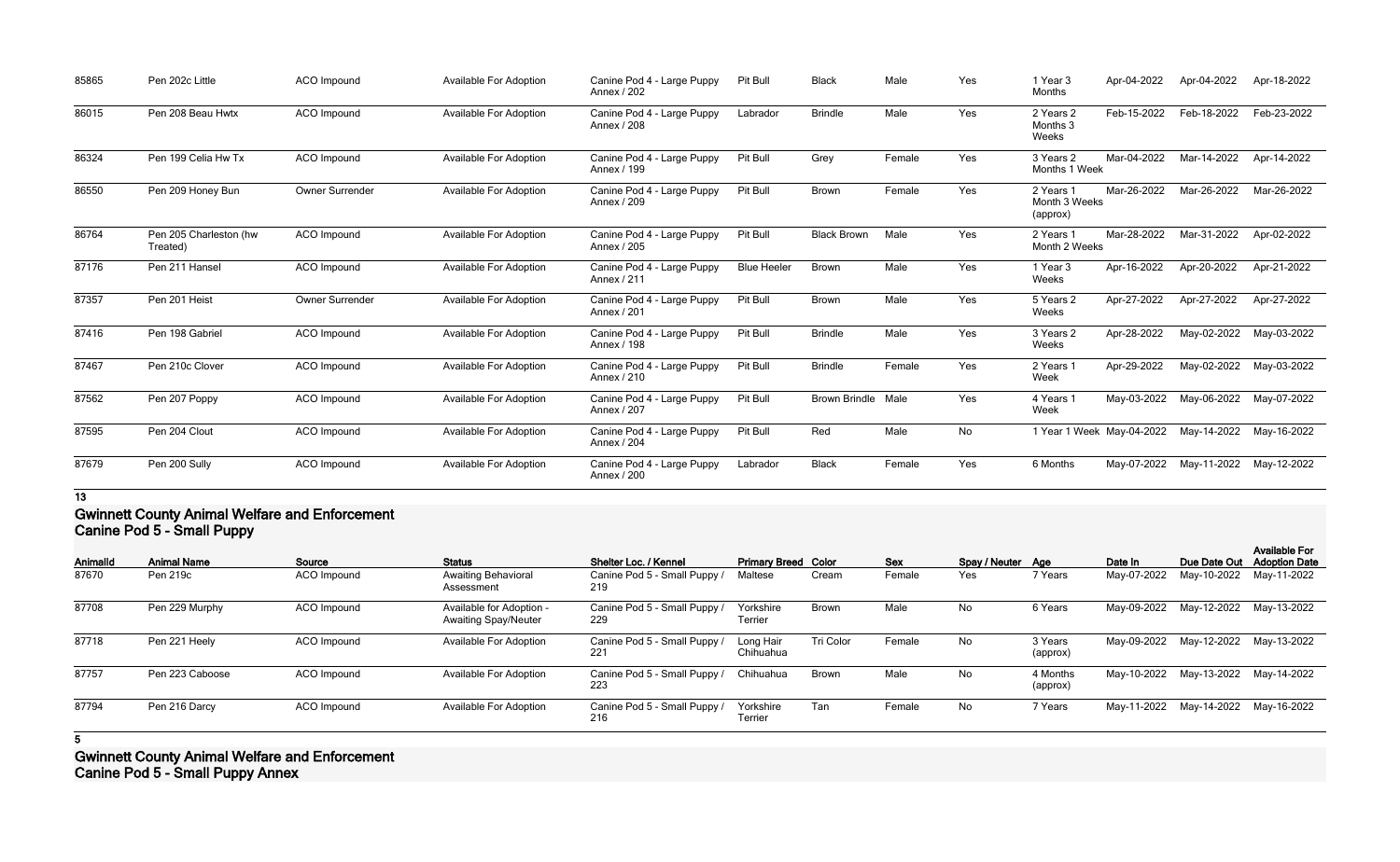| AnimalId | <b>Animal Name</b> | Source                 | <b>Status</b>                                           | Shelter Loc. / Kennel                     | <b>Primary Breed Color</b>  |               | <b>Sex</b> | Spay / Neuter Age |                    | Date In                 | Due Date Out                        | <b>Available For</b><br><b>Adoption Date</b> |
|----------|--------------------|------------------------|---------------------------------------------------------|-------------------------------------------|-----------------------------|---------------|------------|-------------------|--------------------|-------------------------|-------------------------------------|----------------------------------------------|
| 87028    | Pen 220d Pixar     | <b>Owner Surrender</b> | <b>Awaiting Behavioral</b><br>Assessment                | Canine Pod 5 - Small Puppy<br>Annex / 220 | Terrier                     | White         | Male       | Yes               | 3 Years<br>Month   | Apr-20-2022             | Apr-20-2022                         |                                              |
| 87696    | Pen 228 Ralphie    | ACO Impound            | Available for Adoption -<br><b>Awaiting Spay/Neuter</b> | Canine Pod 5 - Small Puppy<br>Annex / 228 | Chihuahua                   | <b>Black</b>  | Male       | No                | 14 Years           |                         | May-09-2022 May-12-2022 May-13-2022 |                                              |
| 87715    | 222d Kobi Mac      | <b>Owner Surrender</b> | <b>Awaiting Behavioral</b><br>Assessment                | Canine Pod 5 - Small Puppy<br>Annex / 222 | Yorkshire<br><b>Terrier</b> | <b>Blonde</b> | Male       | Yes               | 1 Year 6<br>Months | May-09-2022 May-09-2022 |                                     |                                              |
| 87772    | Pen 224 Baby Hw+   | ACO Impound            | <b>Awaiting Spay/Neuter</b>                             | Canine Pod 5 - Small Puppy<br>Annex / 224 | Beagle                      | <b>Brown</b>  | Male       | No                | 4 Years            | May-10-2022 May-13-2022 |                                     |                                              |

# **Gwinnett County Animal Welfare and Enforcement ER**

| <b>AnimalId</b> | <b>Animal Name</b> | Source      | <b>Status</b>                       | Shelter Loc. / Kennel | <b>Primary Breed Color</b> |              | <b>Sex</b> | Spay / Neuter Age | Date In                 | Due Date Out Adoption Date | <b>Available For</b> |
|-----------------|--------------------|-------------|-------------------------------------|-----------------------|----------------------------|--------------|------------|-------------------|-------------------------|----------------------------|----------------------|
| 87788           |                    | ACO Impound | Awaiting Vet Exam / Health<br>Check | ER                    | Hawk                       | <b>Browr</b> | Jnknown    | Unknown           | May-11-2022 May-11-2022 |                            |                      |

**1**

## **Gwinnett County Animal Welfare and Enforcement Exotic Room**

| Animalld | <b>Animal Name</b> | Source                     | <b>Status</b>                 | Shelter Loc. / Kennel | <b>Primary Breed Color</b>    |              | Sex            | Spay / Neuter | Age                            | Date In     | Due Date Out | <b>Available For</b><br><b>Adoption Date</b> |
|----------|--------------------|----------------------------|-------------------------------|-----------------------|-------------------------------|--------------|----------------|---------------|--------------------------------|-------------|--------------|----------------------------------------------|
| 86002    | Tank 3             | Humane Officer Surrendered | Protective Custody/Hold       | Exotic Room / Tank 3  | Rat                           | <b>Brown</b> | <b>Unknown</b> | Unknown       | Adult                          | Feb-14-2022 | Feb-14-2022  |                                              |
| 86004    | Tank 3             | Humane Officer Surrendered | Protective Custody/Hold       | Exotic Room / Tank 3  | Rat                           | Beige        | Unknown        | Unknown       | 2 Years 2<br>Months 3<br>Weeks | Feb-14-2022 | Feb-14-2022  |                                              |
| 86005    | Tank 3             | Humane Officer Surrendered | Protective Custody/Hold       | Exotic Room / Tank 3  | Rat                           | Beige        | Unknown        | Unknown       | Adult                          | Feb-14-2022 | Feb-14-2022  |                                              |
| 86006    | Tank 3             | Humane Officer Surrendered | Protective Custody/Hold       | Exotic Room / Tank 3  | Rat                           | Grey         | Unknown        | Unknown       | 2 Years 2<br>Months 3<br>Weeks | Feb-14-2022 | Feb-14-2022  |                                              |
| 86007    | Tank 3             | Humane Officer Surrendered | Protective Custody/Hold       | Exotic Room / Tank 3  | Rat                           | Beige        | Unknown        | Unknown       | Adult                          | Feb-14-2022 | Feb-14-2022  |                                              |
| 86009    | Tank 2 Ralph       | Humane Officer Surrendered | Protective Custody/Hold       | Exotic Room / Tank 2  | Turtle                        | <b>Brown</b> | Unknown        | Unknown       | Adult                          | Feb-14-2022 | Feb-14-2022  |                                              |
| 87363    | Gerbil Pup         | Humane Officer Surrendered | Protective Custody/Hold       | Exotic Room / Tank 3  | gerbil                        | <b>Brown</b> | Unknown        | Unknown       |                                | Apr-27-2022 | Apr-27-2022  |                                              |
| 87364    | Gerbil Pup         | Humane Officer Surrendered | Protective Custody/Hold       | Exotic Room / Tank 3  | gerbil                        | <b>Brown</b> | Unknown        | Unknown       |                                | Apr-27-2022 | Apr-27-2022  |                                              |
| 87365    | Gerbil Pup         | Humane Officer Surrendered | Protective Custody/Hold       | Exotic Room / Tank 3  | gerbil                        | <b>Brown</b> | Unknown        | Unknown       |                                | Apr-27-2022 | Apr-27-2022  |                                              |
| 87366    | Gerbil Pup         | Humane Officer Surrendered | Protective Custody/Hold       | Exotic Room / Tank 3  | gerbil                        | <b>Brown</b> | Unknown        | Unknown       |                                | Apr-27-2022 | Apr-27-2022  |                                              |
| 87367    | Gerbil Pup         | Humane Officer Surrendered | Protective Custody/Hold       | Exotic Room / Tank 3  | gerbil                        | <b>Brown</b> | Unknown        | Unknown       |                                | Apr-27-2022 | Apr-27-2022  |                                              |
| 87648    | Tank 2             | ACO Impound                | <b>Available For Adoption</b> | Exotic Room / Tank 2  | Turtle - Red-<br>eared Slider | Green        | Unknown        | Unknown       | Juvenile                       | May-06-2022 | May-06-2022  | May-16-2022                                  |

**12**

**Gwinnett County Animal Welfare and Enforcement Feline Pod 2 Adult**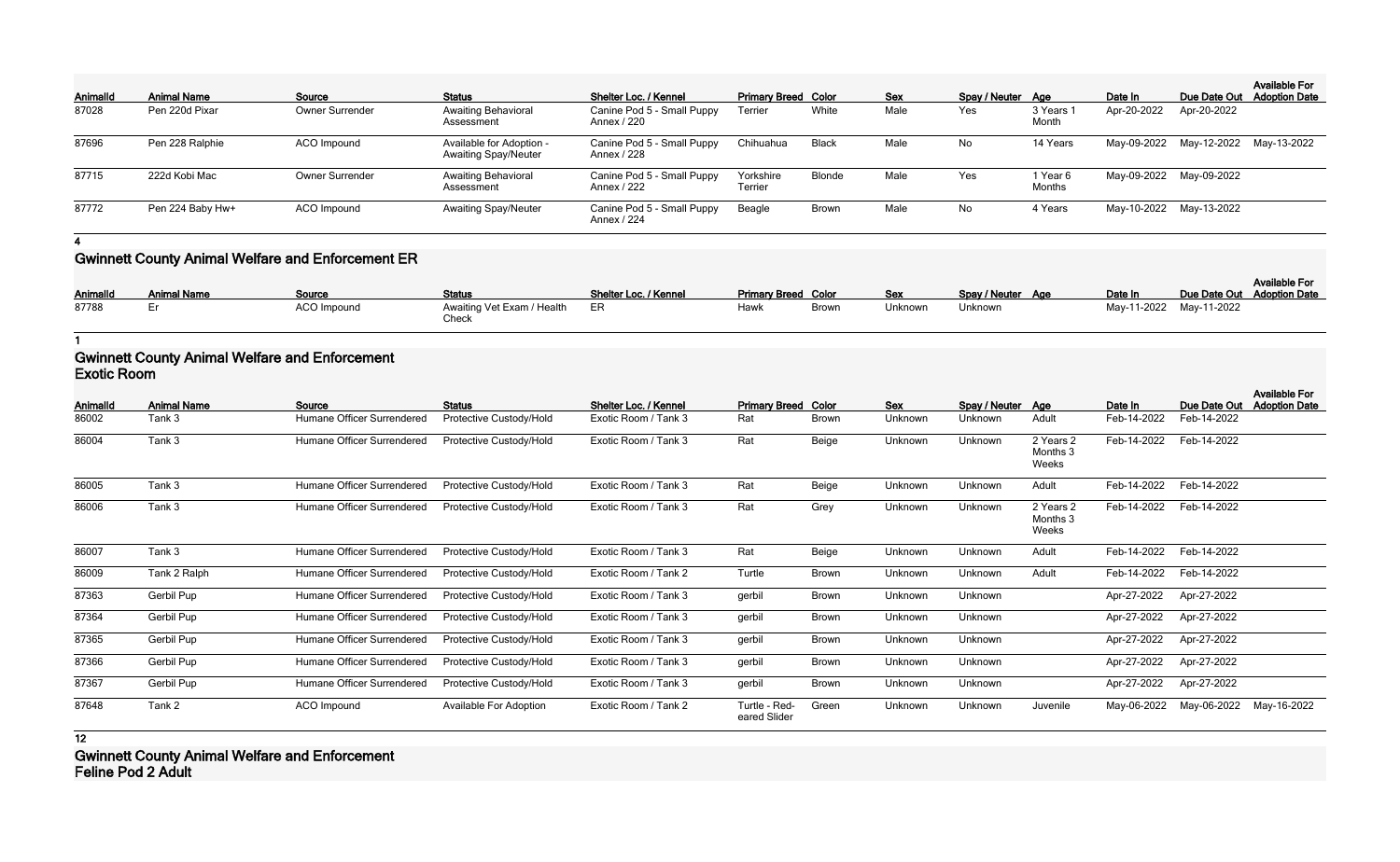| <b>AnimalId</b> | <b>Animal Name</b> | Source             | <b>Status</b>                                           | Shelter Loc. / Kennel    | <b>Primary Breed Color</b>                 | <b>Sex</b> | Spay / Neuter Age |                   | Date In | Due Date Out                        | <b>Available For</b><br><b>Adoption Date</b> |
|-----------------|--------------------|--------------------|---------------------------------------------------------|--------------------------|--------------------------------------------|------------|-------------------|-------------------|---------|-------------------------------------|----------------------------------------------|
| 87598           | Pen 10/11 Troy     | ACO Impound        | <b>Available For Adoption</b>                           | Feline Pod 2 Adult / 010 | <b>Domestic Short Tabby</b><br>Hair        | Male       | Yes               | 2 Years 1<br>Week |         | May-04-2022 May-14-2022 May-14-2022 |                                              |
| 87599           | Pen 12/13 Junior   | <b>ACO</b> Impound | <b>Available For Adoption</b>                           | Feline Pod 2 Adult / 012 | <b>Domestic Short Tabby</b><br>Hair        | Male       | Yes               | 2 Years 1<br>Week |         | May-04-2022 May-14-2022 May-14-2022 |                                              |
| 87694           | Pen 29/30 Fiona    | <b>ACO</b> Impound | Available for Adoption -<br><b>Awaiting Spay/Neuter</b> | Feline Pod 2 Adult / 029 | Domestic Short Chocolate<br>Hair<br>Calico | Female     | No                | 2 Years           |         | May-09-2022 May-12-2022 May-13-2022 |                                              |
| 87793           | Pen 31/32 Leena    | ACO Impound        | <b>Available For Adoption</b>                           | Feline Pod 2 Adult / 032 | <b>Domestic Short Black</b><br>Hair        | Female     | Yes               | 4 Years           |         | May-11-2022 May-11-2022 May-11-2022 |                                              |

### **Gwinnett County Animal Welfare and Enforcement Feline Pod 3 - Small Other**

|                 |                    |               |                               |                              |                            |            |                   |       |         |                                     | <b>Available For</b> |
|-----------------|--------------------|---------------|-------------------------------|------------------------------|----------------------------|------------|-------------------|-------|---------|-------------------------------------|----------------------|
| <b>AnimalId</b> | <b>Animal Name</b> | <u>Source</u> | <b>Status</b>                 | Shelter Loc. / Kennel        | <b>Primary Breed Color</b> | <b>Sex</b> | Spay / Neuter Age |       | Date In | Due Date Out Adoption Date          |                      |
| 87487           | Pen 60/61d Dotty   | ACO Impound   | <b>Available For Adoption</b> | Feline Pod 3 - Small Other / | Domestic Short Grey Tabby  | Female     | Yes               | Adult |         | Apr-30-2022 Apr-30-2022 May-03-2022 |                      |
|                 |                    |               |                               |                              | Hair                       |            |                   |       |         |                                     |                      |

**1**

## **Gwinnett County Animal Welfare and Enforcement Feline Pod 3 - Small Other Annex**

| AnimalId | Animal Name     | Source             | <b>Status</b>                 | Shelter Loc. / Kennel                     | <b>Primary Breed Color</b>  | <b>Sex</b> | Spay / Neuter Age |                            | Date In                             | <b>Available For</b><br>Due Date Out Adoption Date |
|----------|-----------------|--------------------|-------------------------------|-------------------------------------------|-----------------------------|------------|-------------------|----------------------------|-------------------------------------|----------------------------------------------------|
| 87527    | Pen 57/58 Larry | <b>ACO Impound</b> | <b>Available For Adoption</b> | Feline Pod 3 - Small Other<br>Annex / 057 | Domestic Short Grey<br>Hair | Male       | Yes               | 2 Years 1<br>Week (approx) | May-02-2022 May-05-2022 May-05-2022 |                                                    |

# **1 Gwinnett County Animal Welfare and Enforcement**

**Holding Canine**

| Animalld | <b>Animal Name</b> | Source                 | <b>Status</b>                 | Shelter Loc. / Kennel | <b>Primary Breed Color</b> |                      | Sex    | Spay / Neuter Age |                               | Date In     | Due Date Out | <b>Available For</b><br><b>Adoption Date</b> |
|----------|--------------------|------------------------|-------------------------------|-----------------------|----------------------------|----------------------|--------|-------------------|-------------------------------|-------------|--------------|----------------------------------------------|
| 71295    | Dh17 Boi Hw+       | ACO Impound            | <b>Available For Adoption</b> | Holding Canine / 17   | Pit Bull                   | <b>Brown</b>         | Male   | Yes               | 4 Years 3<br>Weeks            | Apr-18-2022 | Apr-28-2022  | Apr-30-2022                                  |
| 73134    | Dh-16c Choji       | Owner Surrender        | <b>Available For Adoption</b> | Holding Canine / 16   | Labrador                   | White                | Male   | Yes               | 3 Years 2<br>Weeks            | Jan-24-2022 | Mar-30-2022  |                                              |
| 73309    | Dh-007 Coco        | ACO Impound            | <b>Available For Adoption</b> | Holding Canine / 7    | Labrador<br>Retriever      | <b>Black</b>         | Female | No                | 5 Years 2<br>Months           | May-09-2022 | May-19-2022  | May-20-2022                                  |
| 84364    | Dh-5 Dior          | ACO Impound            | <b>Available For Adoption</b> | Holding Canine / 5    | Labrador                   | Tan                  | Female | Yes               | 1 Year 6<br>Months            | May-10-2022 | May-20-2022  | Nov-22-2021                                  |
| 86145    | Dh-10 Lucy         | <b>Owner Surrender</b> | <b>Available For Adoption</b> | Holding Canine / 10   | Shepherd                   | <b>Black</b>         | Female | Yes               | 1 Year 2<br>Months 2<br>Weeks | May-09-2022 | May-09-2022  | May-09-2022                                  |
| 86585    | Dh4 Michelle Hw++  | ACO Impound            | <b>Available For Adoption</b> | Holding Canine / 4    | Pit Bull                   | <b>Brown Brindle</b> | Female | yes               | 3 Years 1<br>Month 3 Weeks    | Mar-18-2022 | Mar-21-2022  | Mar-22-2022                                  |
| 86863    | Dh1 Mollie Hw++    | <b>Owner Surrender</b> | <b>Available For Adoption</b> | Holding Canine / 1    | Labrador                   | <b>Black</b>         | Female | yes               | 9 Years 1<br>Month 1 Week     | Apr-04-2022 | Apr-04-2022  | Apr-04-2022                                  |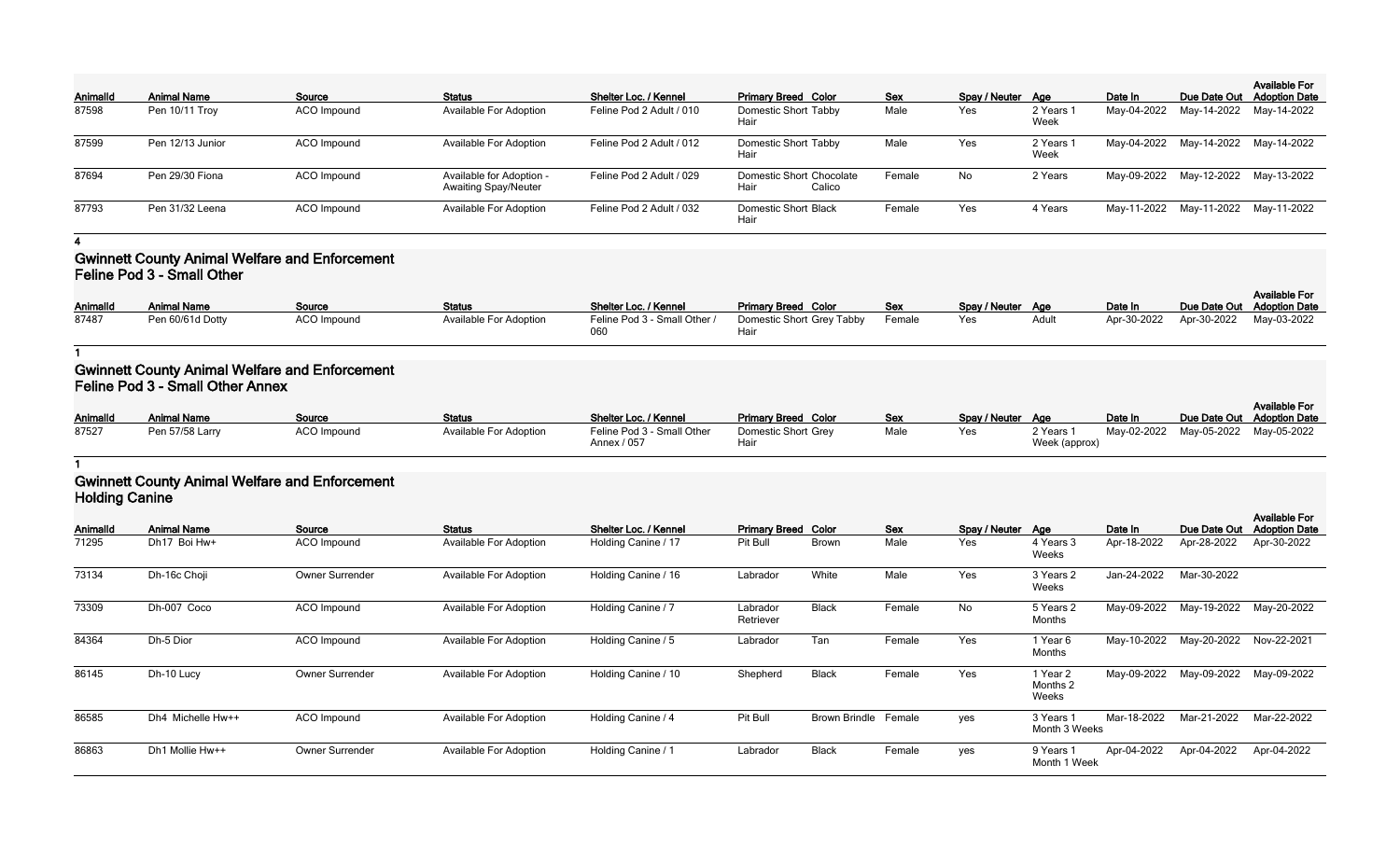| 87086 | Dh6 India Hw++ | <b>ACO</b> Impound | <b>Available For Adoption</b>                           | Holding Canine / 6  | Labrador              | Grey         | Female | Yes     | 3 Years 1<br>Month  | Apr-12-2022 | Apr-15-2022 | Apr-18-2022 |
|-------|----------------|--------------------|---------------------------------------------------------|---------------------|-----------------------|--------------|--------|---------|---------------------|-------------|-------------|-------------|
| 87471 | Dh2 Zipper Hw+ | ACO Impound        | <b>Under Vet Care</b>                                   | Holding Canine / 2  | Pit Bull              | <b>Brown</b> | Male   | Yes     | 5 Years 1<br>Week   | Apr-29-2022 | May-03-2022 |             |
| 87691 | Dh-03 Dozer    | ACO Impound        | Available for Adoption -<br><b>Awaiting Spay/Neuter</b> | Holding Canine / 3  | American Pit<br>Bull  | Brown        | Male   | No      | 1 Year 6<br>Months  | May-09-2022 | May-12-2022 | May-13-2022 |
| 87756 | Dh15           | ACO Impound        | <b>Awaiting Triage</b>                                  | Holding Canine / 15 | Pit Bull              | Tan          | Male   | Unknown | 6 Months            | May-10-2022 | May-13-2022 |             |
| 87758 | Dh-14          | ACO Impound        | <b>Awaiting Triage</b>                                  | Holding Canine / 14 | Pit Bull              | <b>Brown</b> | Male   | Unknown |                     | May-10-2022 | May-11-2022 |             |
| 87759 | Dh-14          | ACO Impound        | <b>Awaiting Triage</b>                                  | Holding Canine / 14 | Pit Bull              | <b>Brown</b> | Female | Unknown | Young               | May-10-2022 | May-11-2022 |             |
| 87760 | Dh-14          | ACO Impound        | <b>Awaiting Triage</b>                                  | Holding Canine / 14 | Pit Bull              | <b>Brown</b> | Female | Unknown | Young               | May-10-2022 | May-11-2022 |             |
| 87761 | Dh-14          | <b>ACO</b> Impound | <b>Awaiting Triage</b>                                  | Holding Canine / 14 | Pit Bull              | <b>Brown</b> | Female | Unknown | Young               | May-10-2022 | May-11-2022 |             |
| 87762 | Dh-14          | ACO Impound        | <b>Awaiting Triage</b>                                  | Holding Canine / 14 | Pit Bull              | Fawn         | Female | Unknown | Young               | May-10-2022 | May-11-2022 |             |
| 87763 | Dh-14          | ACO Impound        | <b>Awaiting Triage</b>                                  | Holding Canine / 14 | Pit Bull              | Fawn         | Female | Unknown | Young               | May-10-2022 | May-11-2022 |             |
| 87770 | $Dh-12c$       | <b>ACO</b> Impound | <b>Available For Adoption</b>                           | Holding Canine / 12 | American Pit<br>Bull  | White        | Female | No      | 3 Years             | May-10-2022 | May-13-2022 | May-14-2022 |
| 87789 | Dh9 Max        | ACO Impound        | <b>Awaiting Triage</b>                                  | Holding Canine / 9  | Labrador<br>Retriever | Yellow       | Male   | Unknown | 3 Years<br>(approx) | May-11-2022 | May-20-2022 |             |
| 87790 | Dh11 Cotton    | ACO Impound        | <b>Awaiting Triage</b>                                  | Holding Canine / 11 | American<br>Eskimo    | White        | Male   | Unknown | 3 Years<br>(approx) | May-11-2022 | May-20-2022 |             |
| 87795 | Dh-08          | ACO Impound        | <b>Available For Adoption</b>                           | Holding Canine / 8  | Rottweiler            | <b>Black</b> | Female | Unknown | 1 Year              | May-11-2022 | May-14-2022 |             |
| 87796 | Dh-01          | ACO Impound        | <b>Awaiting Triage</b>                                  | Holding Canine / 1  | <b>Terrier</b>        | White        | Female | Unknown | 10 Years            | May-11-2022 | May-14-2022 |             |

### **Gwinnett County Animal Welfare and Enforcement Holding Feline**

|                 |                    |                    |                               |                       |                                  |            |                   |         |         |                            | <b>Available For</b>                |
|-----------------|--------------------|--------------------|-------------------------------|-----------------------|----------------------------------|------------|-------------------|---------|---------|----------------------------|-------------------------------------|
| <b>AnimalId</b> | <b>Animal Name</b> | Source             | <b>Status</b>                 | Shelter Loc. / Kennel | <b>Primary Breed Color</b>       | <b>Sex</b> | Spay / Neuter Age |         | Date In | Due Date Out Adoption Date |                                     |
| 87695           | Ch 8 Tank          | <b>ACO</b> Impound | <b>Available For Adoption</b> | Holding Feline / 8    | Domestic Short Orange Tabby Male |            | ves               | 5 Years |         |                            | May-09-2022 May-09-2022 May-11-2022 |
|                 |                    |                    |                               |                       | Hai                              |            |                   |         |         |                            |                                     |

**1**

## **Gwinnett County Animal Welfare and Enforcement In Foster**

| <b>LOSIGI</b>            |                                         |                       |                                               |                                    |                                                              |              |                |                              |                                  |                                    |             |                                                    |
|--------------------------|-----------------------------------------|-----------------------|-----------------------------------------------|------------------------------------|--------------------------------------------------------------|--------------|----------------|------------------------------|----------------------------------|------------------------------------|-------------|----------------------------------------------------|
| <b>AnimalId</b><br>82257 | <b>Animal Name</b><br>In Foster Pc Mung | Source<br>ACO Impound | <b>Status</b><br>Protective Custody In Foster | Shelter Loc. / Kennel<br>In Foster | <b>Primary Breed Color</b><br>Snake - Olive Yellow<br>Python |              | Sex<br>Unknown | Spay / Neuter Age<br>Unknown | 1 Year 9<br>Months               | Date In<br>Aug-12-2021 Aug-12-2021 |             | <b>Available For</b><br>Due Date Out Adoption Date |
| 82263                    | In Foster Pc Loki                       | ACO Impound           | Protective Custody In Foster                  | In Foster                          | Domestic<br>Longhair                                         | <b>Black</b> | Male           | Unknown                      | 10 Months 4<br>Weeks<br>(approx) | Aug-12-2021 Aug-12-2021            |             |                                                    |
| 85246                    | In Foster Sophie                        | ACO Impound           | Available for Adoption - In<br>Foster         | In Foster                          | American Pit<br>Bull                                         | White        | Female         | Yes                          | Year 4<br>Months 1 Week          | Dec-30-2021                        | Jan-04-2022 | Jan-05-2022                                        |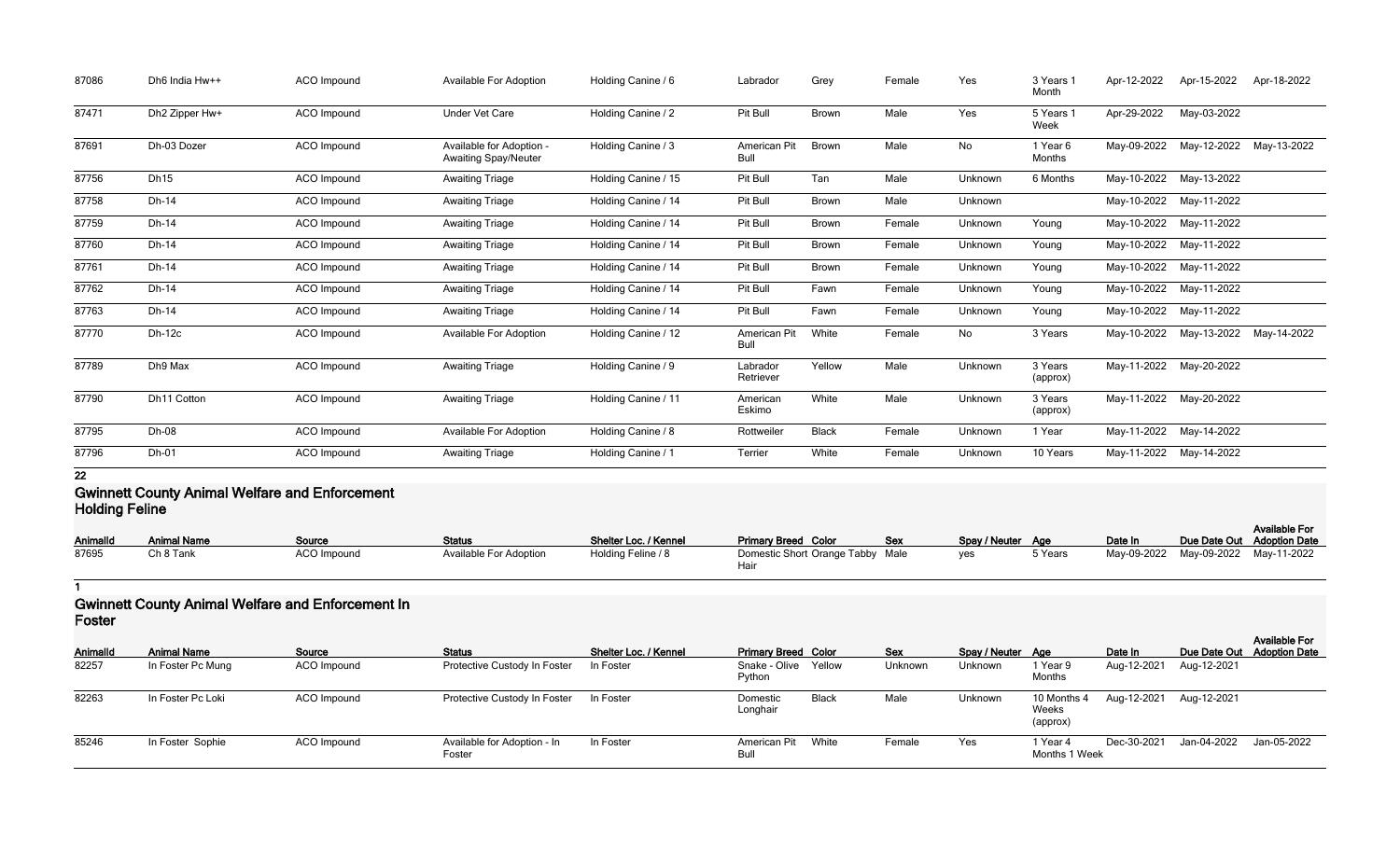| 85406 | In Foster Zeus       | <b>ACO</b> Impound            | Available for Adoption - In<br>Foster | In Foster / 115    | Pit Bull                            | <b>Black</b> | Male    | Yes     | 1 Year 4<br>Months                    | Jan-10-2022 | Jan-20-2022 | Jan-21-2022 |
|-------|----------------------|-------------------------------|---------------------------------------|--------------------|-------------------------------------|--------------|---------|---------|---------------------------------------|-------------|-------------|-------------|
| 85477 | In Foster-Titan      | <b>ACO</b> Impound            | In Foster                             | In Foster          | American Pit<br>Bull                | Fawn         | Male    | Yes     | 1 Year 1 Month Jan-14-2022<br>2 Weeks |             | Jan-18-2022 |             |
| 85734 | Db-8d Grizzly        | ACO Impound                   | Protective Custody In Foster          | In Foster / 8      | Siberian Husky Red                  |              | Male    | No      | 1 Year 3<br>Months 1 Week             | Feb-01-2022 | Feb-11-2022 |             |
| 85996 | In Foster Pc Coco    | <b>ACO</b> Impound            | Protective Custody In Foster          | In Foster          | Macaw                               | <b>Blue</b>  | Female  | Unknown | 24 Years 2<br>Months 3<br>Weeks       | Feb-14-2022 | Feb-14-2022 |             |
| 85997 | Tank 1               | Humane Officer Surrendered    | Protective Custody In Foster          | In Foster / Tank 1 | Hamster                             | Brown        | Unknown | Unknown | Adult                                 | Feb-14-2022 | Feb-14-2022 |             |
| 85998 | Tank 1               | Humane Officer Surrendered    | Protective Custody In Foster          | In Foster / Tank 1 | Hamster                             | <b>Beige</b> | Unknown | Unknown | Adult                                 | Feb-14-2022 | Feb-14-2022 |             |
| 85999 | Tank 1               | Humane Officer Surrendered    | Protective Custody In Foster          | In Foster / Tank 1 | Hamster                             | Beige        | Unknown | Unknown | Adult                                 | Feb-14-2022 | Feb-14-2022 |             |
| 86000 | Tank 1               | Humane Officer Surrendered    | Protective Custody In Foster          | In Foster / Tank 1 | Hamster                             | Orange       | Unknown | Unknown | Adult                                 | Feb-14-2022 | Feb-14-2022 |             |
| 86001 | Tank 1               | Humane Officer Surrendered    | Protective Custody In Foster          | In Foster / Tank 1 | Hamster                             | Cream        | Unknown | Unknown | Adult                                 | Feb-14-2022 | Feb-14-2022 |             |
| 86008 | In Foster Pc Bird    | Humane Officer Surrendered    | Protective Custody In Foster          | In Foster          | Cockateil                           | Grey         | Unknown | Unknown | 3 Years 2<br>Months 3<br>Weeks        | Feb-14-2022 | Feb-14-2022 |             |
| 86068 | In Foster Little Boy | Owner Surrender               | Available for Adoption - In<br>Foster | In Foster          | Labrador                            | Brown        | Male    | Yes     | 10 Years 2<br>Months 3<br>Weeks       | Feb-18-2022 | Feb-21-2022 | Feb-23-2022 |
| 86767 | In Foster C Dior     | <b>ACO</b> Impound            | Protective Custody In Foster          | In Foster          | Poodle<br>Miniature                 | Tan          | Male    | No      | 1 Year 1 Month Mar-28-2022<br>2 Weeks |             | Apr-07-2022 | Apr-08-2022 |
| 86967 | In Foster            | <b>Cruelty Case Offspring</b> | Protective Custody In Foster          | In Foster          | Hamster                             | Orange       | Unknown | Unknown | 5 Weeks                               | Apr-08-2022 | Apr-08-2022 |             |
| 86968 | In Foster            | <b>Cruelty Case Offspring</b> | Protective Custody In Foster          | In Foster          | Hamster                             | Orange       | Unknown | Unknown | 5 Weeks                               | Apr-08-2022 | Apr-08-2022 |             |
| 86969 | In Foster            | <b>Cruelty Case Offspring</b> | Protective Custody In Foster          | In Foster          | Hamster                             | Orange       | Unknown | Unknown | 5 Weeks                               | Apr-08-2022 | Apr-08-2022 |             |
| 86970 | In Foster            | <b>Cruelty Case Offspring</b> | Protective Custody In Foster          | In Foster          | Hamster                             | Orange       | Unknown | Unknown | 5 Weeks                               | Apr-08-2022 | Apr-08-2022 |             |
| 86971 | In Foster            | <b>Cruelty Case Offspring</b> | Protective Custody In Foster          | In Foster          | Hamster                             | Orange       | Unknown | Unknown | 5 Weeks                               | Apr-08-2022 | Apr-08-2022 |             |
| 86972 | In Foster            | <b>Cruelty Case Offspring</b> | Protective Custody In Foster          | In Foster          | Hamster                             | Orange       | Unknown | Unknown | 5 Weeks                               | Apr-08-2022 | Apr-08-2022 |             |
| 86973 | In Foster            | <b>Cruelty Case Offspring</b> | Protective Custody In Foster          | In Foster          | Hamster                             | Orange       | Unknown | Unknown | 5 Weeks                               | Apr-08-2022 | Apr-08-2022 |             |
| 86974 | In Foster            | <b>Cruelty Case Offspring</b> | Protective Custody In Foster          | In Foster          | Hamster                             | Orange       | Unknown | Unknown | 5 Weeks                               | Apr-08-2022 | Apr-08-2022 |             |
| 86975 | In Foster            | <b>Cruelty Case Offspring</b> | Protective Custody In Foster          | In Foster          | Hamster                             | Orange       | Unknown | Unknown | 5 Weeks                               | Apr-08-2022 | Apr-08-2022 |             |
| 86976 | In Foster            | <b>Cruelty Case Offspring</b> | Protective Custody In Foster          | In Foster          | Hamster                             | Orange       | Unknown | Unknown | 5 Weeks                               | Apr-08-2022 | Apr-08-2022 |             |
| 87111 | In Foster Lilith     | <b>ACO Impound</b>            | Hold In Foster                        | In Foster          | Domestic Short Black<br>Hair        |              | Female  | No      | 8 Weeks                               | Apr-13-2022 | Apr-13-2022 |             |
| 87219 | In Foster            | <b>ACO Impound</b>            | Hold In Foster                        | In Foster          | Domestic Short Black<br>Hair        |              | Male    | No      | 8 Weeks                               | Apr-19-2022 | Apr-19-2022 |             |
| 87220 | In Foster Cookie     | ACO Impound                   | Hold In Foster                        | In Foster          | <b>Domestic Short Black</b><br>Hair |              | Female  | No      | 8 Weeks                               | Apr-19-2022 | Apr-19-2022 |             |
| 87221 | In Foster Oreo       | <b>ACO Impound</b>            | Hold In Foster                        | In Foster          | Domestic Short Black                |              | Female  | No      | 8 Weeks                               | Apr-19-2022 | Apr-19-2022 |             |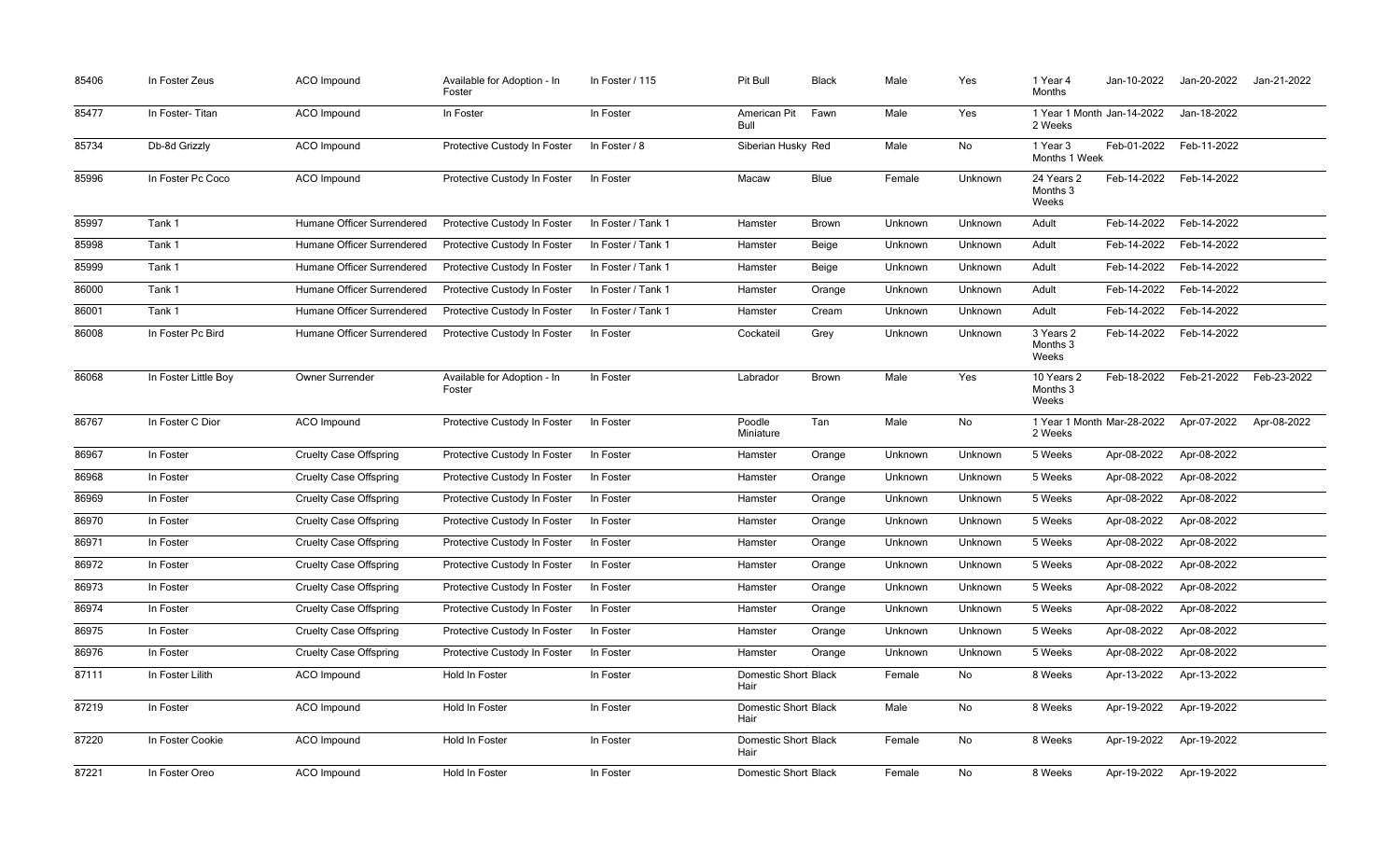|       |                          |                    |                              |                | Hair                                 |        |         |         |             |                         |
|-------|--------------------------|--------------------|------------------------------|----------------|--------------------------------------|--------|---------|---------|-------------|-------------------------|
| 87222 | In Foster                | ACO Impound        | Hold In Foster               | In Foster      | <b>Domestic Short Black</b><br>Hair  | Male   | No      | 8 Weeks | Apr-19-2022 | Apr-19-2022             |
| 87223 | In Foster Belle          | ACO Impound        | Hold In Foster               | In Foster      | Domestic Short Grey Tabby<br>Hair    | Female | No      | 8 Weeks | Apr-19-2022 | Apr-19-2022             |
| 87290 | Sf-8 Tinker              | ACO Impound        | Hold In Foster               | In Foster / 48 | Domestic Short Brown Tabby<br>Hair   | Female | Unknown | 5 Weeks | Apr-22-2022 | Apr-25-2022             |
| 87380 | Sf-8 Baby Ruth           | ACO Impound        | Hold In Foster               | In Foster      | <b>Domestic Short Black</b><br>Hair  | Female | Unknown | 7 Weeks | Apr-27-2022 | Apr-27-2022             |
| 87381 | Sf-8 Sweet Tart          | ACO Impound        | Hold In Foster               | In Foster      | Domestic Short Grey Tabby<br>Hair    | Female | Unknown | 7 Weeks | Apr-27-2022 | Apr-27-2022             |
| 87382 | Sf-30 Kit Kat            | ACO Impound        | Hold In Foster               | In Foster / 30 | Domestic Short Grey Tabby<br>Hair    | Female | Unknown | 7 Weeks | Apr-27-2022 | Apr-27-2022             |
| 87383 | Sf-30 Mr. Goodbar        | ACO Impound        | Hold In Foster               | In Foster / 30 | <b>Domestic Short Grey</b><br>Hair   | Male   | Unknown | 7 Weeks | Apr-27-2022 | Apr-27-2022             |
| 87384 | Sf-28 Skittles           | ACO Impound        | Hold In Foster               | In Foster / 28 | <b>Domestic Short Grey</b><br>Hair   | Female | Unknown | 7 Weeks | Apr-27-2022 | Apr-27-2022             |
| 87385 | Sf-28 Rolo               | ACO Impound        | Hold In Foster               | In Foster / 28 | <b>Domestic Short Black</b><br>Hair  | Male   | Unknown | 7 Weeks | Apr-27-2022 | Apr-27-2022             |
| 87386 | Sf-6 Gummie Bear         | ACO Impound        | Hold In Foster               | In Foster / 6  | <b>Domestic Short Grey</b><br>Hair   | Female | Unknown | 7 Weeks | Apr-27-2022 | Apr-27-2022             |
| 87387 | Sf-6 Twix                | ACO Impound        | Hold In Foster               | In Foster / 6  | Domestic Short Grey Tabby<br>Hair    | Male   | Unknown | 7 Weeks | Apr-27-2022 | Apr-27-2022             |
| 87389 | Sf-10 Peppermint Patty   | ACO Impound        | Hold In Foster               | In Foster / 10 | <b>Domestic Short Black</b><br>Hair  | Female | Unknown | 7 Weeks | Apr-27-2022 | Apr-30-2022             |
| 87419 | In Foster Zara           | ACO Impound        | Protective Custody In Foster | In Foster      | American Pit<br><b>Black</b><br>Bull | Female | Unknown | 5 Weeks | Apr-28-2022 | Apr-28-2022             |
| 87420 | In Foster Owen Grady     | ACO Impound        | Protective Custody In Foster | In Foster      | American Pit<br>White<br>Bull        | Male   | Unknown | 5 Weeks | Apr-28-2022 | Apr-28-2022             |
| 87421 | In Foster Claire Dearing | <b>ACO</b> Impound | Protective Custody In Foster | In Foster      | American Pit<br><b>Brown</b><br>Bull | Female | Unknown | 5 Weeks | Apr-28-2022 | Apr-28-2022             |
| 87422 | In Foster Allan Grant    | ACO Impound        | Protective Custody In Foster | In Foster      | American Pit<br>White<br>Bull        | Male   | Unknown | 5 Weeks | Apr-28-2022 | Apr-28-2022             |
| 87423 |                          | ACO Impound        | Protective Custody In Foster | In Foster      | American Pit<br>White<br>Bull        | Male   | Unknown | 5 Weeks | Apr-28-2022 | Apr-28-2022             |
| 87424 | In Foster Ellie Sattler  | ACO Impound        | Protective Custody In Foster | In Foster      | American Pit<br>White<br>Bull        | Female | Unknown | 5 Weeks | Apr-28-2022 | Apr-28-2022             |
| 87536 | Sf-30                    | ACO Impound        | Hold In Foster               | In Foster / 30 | <b>Domestic Short Black</b><br>Hair  | Female | No      | 6 Weeks | May-02-2022 | May-05-2022             |
| 87537 | <b>Sf-30</b>             | ACO Impound        | Hold In Foster               | In Foster / 30 | <b>Domestic Short Black</b><br>Hair  | Male   | No      | 6 Weeks | May-02-2022 | May-05-2022             |
| 87538 | Sf-30                    | ACO Impound        | Hold In Foster               | In Foster / 30 | <b>Domestic Short Black</b><br>Hair  | Male   | No      | 6 Weeks |             | May-02-2022 May-02-2022 |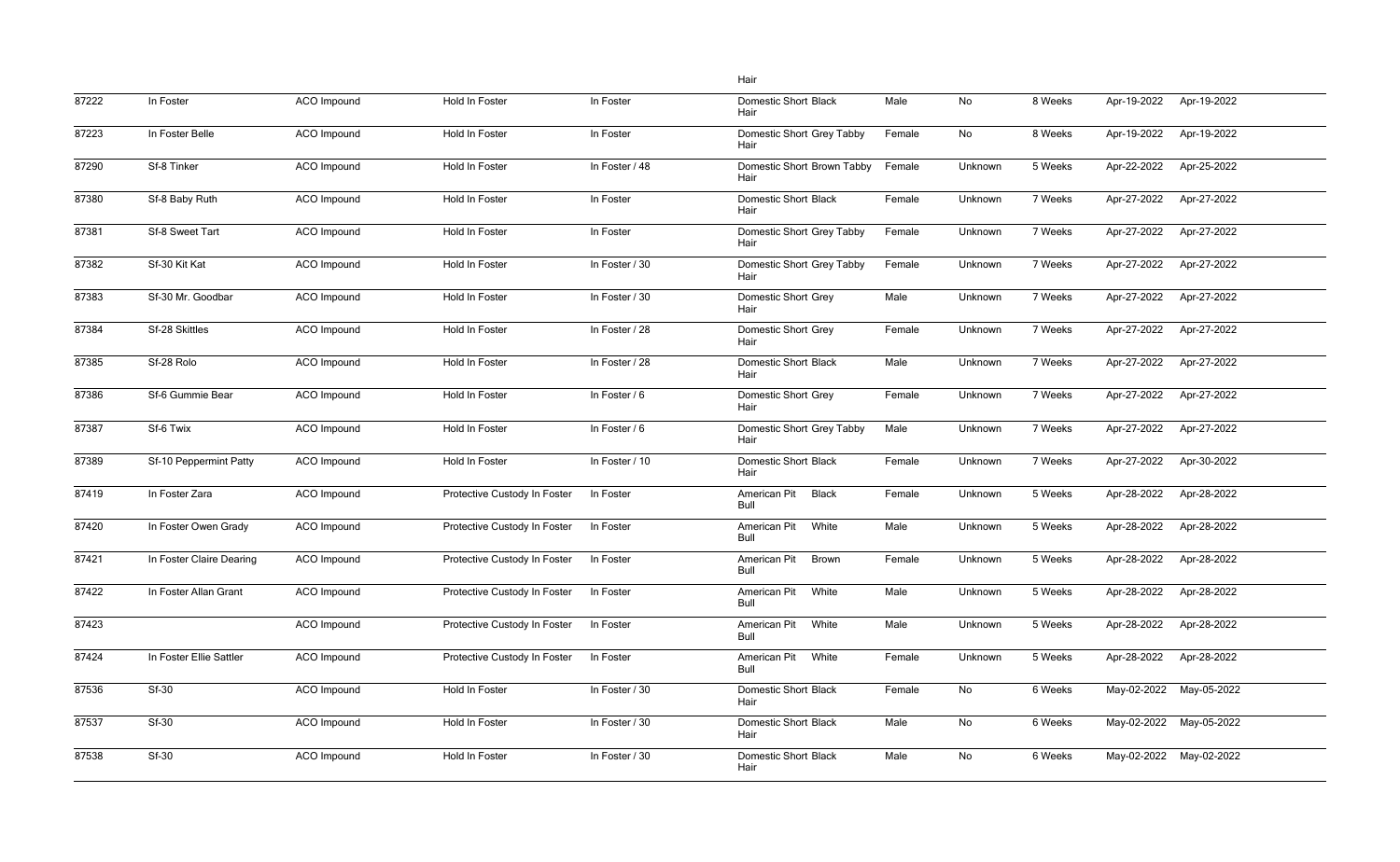| 87539 | <b>Sf-30</b> | ACO Impound | Hold In Foster | In Foster / 30 | Domestic Short Grey<br>Hair       | Female  | No      | 6 Weeks | May-02-2022 May-05-2022 |  |
|-------|--------------|-------------|----------------|----------------|-----------------------------------|---------|---------|---------|-------------------------|--|
| 87709 | Eeny         | ACO Impound | Hold In Foster | In Foster      | Domestic Short Grey Tabby<br>Hair | Unknown | Unknown | 3 Weeks | May-09-2022 May-12-2022 |  |
| 87710 | Meeny        | ACO Impound | Hold In Foster | In Foster      | Domestic Short Grey Tabby<br>Hair | Unknown | Unknown | 3 Weeks | May-09-2022 May-09-2022 |  |
| 87711 | Miny         | ACO Impound | Hold In Foster | In Foster      | Domestic Short Grey Tabby<br>Hair | Unknown | Unknown | 3 Weeks | May-09-2022 May-12-2022 |  |
| 87712 | Moe          | ACO Impound | Hold In Foster | In Foster      | Domestic Short Grey Tabby<br>Hair | Unknown | Unknown | 3 Weeks | May-09-2022 May-12-2022 |  |

### **Gwinnett County Animal Welfare and Enforcement Neglect Canine**

| $11991996$ varmiy |                    |                            |                         |                        |                            |                      |            |                   |                            |             |                         |                                              |
|-------------------|--------------------|----------------------------|-------------------------|------------------------|----------------------------|----------------------|------------|-------------------|----------------------------|-------------|-------------------------|----------------------------------------------|
| Animalld          | <b>Animal Name</b> | Source                     | <b>Status</b>           | Shelter Loc. / Kennel  | <b>Primary Breed Color</b> |                      | <b>Sex</b> | Spay / Neuter Age |                            | Date In     | Due Date Out            | <b>Available For</b><br><b>Adoption Date</b> |
| 85508             | Nd06               | ACO Impound                | Protective Custody/Hold | Neglect Canine / Nd-06 | Pit Bull                   | <b>Brindle</b>       | Male       | No                | 6 Months 2<br>Weeks        | Jan-15-2022 | Feb-04-2022             | Feb-04-2022                                  |
| 85674             | Nd-03              | Humane Officer Surrendered | Protective Custody/Hold | Neglect Canine / Nd-03 | Labrador                   | <b>Black</b>         | Male       | Yes               | 2 Years 3<br>Months 1 Week | Jan-28-2022 | Feb-07-2022             |                                              |
| 85688             | Nd <sub>5</sub>    | ACO Impound                | Protective Custody/Hold | Neglect Canine / Nd-05 | Pit Bull                   | <b>Brown Brindle</b> | Male       | Unknown           | 6 Months<br>Week           | Jan-29-2022 | Jan-29-2022             |                                              |
| 85693             | Nd-4c Lucky        | ACO Impound                | Protective Custody/Hold | Neglect Canine / Nd-04 | Pit Bull                   | <b>Black Brindle</b> | Male       | No                | 8 Years 3<br>Months 1 Week | Jan-30-2022 | Jan-30-2022             |                                              |
| 87275             | N D 02 Lady        | Humane Officer Surrendered | Protective Custody/Hold | Neglect Canine / 2     | Cane Corso                 | <b>Black</b>         | Female     | Unknown           | 5 Months 3<br>Weeks        |             | May-03-2022 May-18-2022 |                                              |

## **5**

### **Gwinnett County Animal Welfare and Enforcement Neglect Canine Annex**

| Animalld | <b>Animal Name</b>               | Source                                                | <b>Status</b>                                           | Shelter Loc. / Kennel                 | <b>Primary Breed Color</b>         |              | Sex        | Spay / Neuter Age |                                 | Date In     | Due Date Out            | <b>Available For</b><br><b>Adoption Date</b> |
|----------|----------------------------------|-------------------------------------------------------|---------------------------------------------------------|---------------------------------------|------------------------------------|--------------|------------|-------------------|---------------------------------|-------------|-------------------------|----------------------------------------------|
| 80314    | Nd10 Amber                       | ACO Impound                                           | <b>Available For Adoption</b>                           | Neglect Canine Annex / Nd-10          | <b>American Pit</b><br><b>Bull</b> | <b>Black</b> | Female     | Yes               | 2 Years 11<br>Months 1 Week     | Mar-03-2022 | Mar-13-2022             | Mar-14-2022                                  |
| 85507    | <b>Nd11</b>                      | ACO Impound                                           | Protective Custody/Hold                                 | Neglect Canine Annex / Nd-11          | Labrador                           | <b>Black</b> | Female     | No                | 6 Months 2<br>Weeks             | Jan-15-2022 | Feb-04-2022             | Feb-04-2022                                  |
| 86401    | Nd09c Lucy                       | ACO Impound                                           | Protective Custody/Hold                                 | Neglect Canine Annex / Nd-09 Labrador |                                    | White        | Female     | Unknown           | 4 Years 2<br>Months<br>(approx) | Mar-08-2022 | Apr-05-2022             |                                              |
| 87714    | Nd-08 Taxi                       | ACO Impound                                           | Available for Adoption -<br><b>Awaiting Spay/Neuter</b> | Neglect Canine Annex / Nd-08 Pit Bull |                                    | <b>Brown</b> | Female     | Unknown           | 4 Months<br>(approx)            |             | May-09-2022 May-12-2022 |                                              |
|          |                                  |                                                       |                                                         |                                       |                                    |              |            |                   |                                 |             |                         |                                              |
|          | <b>Neglect Feline/ Maternity</b> | <b>Gwinnett County Animal Welfare and Enforcement</b> |                                                         |                                       |                                    |              |            |                   |                                 |             |                         |                                              |
| Animalld | <b>Animal Name</b>               | Source                                                | <b>Status</b>                                           | Shelter Loc. / Kennel                 | <b>Primary Breed Color</b>         |              | <b>Sex</b> | Spay / Neuter Age |                                 | Date In     | Due Date Out            | <b>Available For</b><br><b>Adoption Date</b> |

|                 |         | <b>Available For</b>       |
|-----------------|---------|----------------------------|
| Spay/Neuter Age | Date In | Due Date Out Adoption Date |
|                 |         |                            |
|                 |         |                            |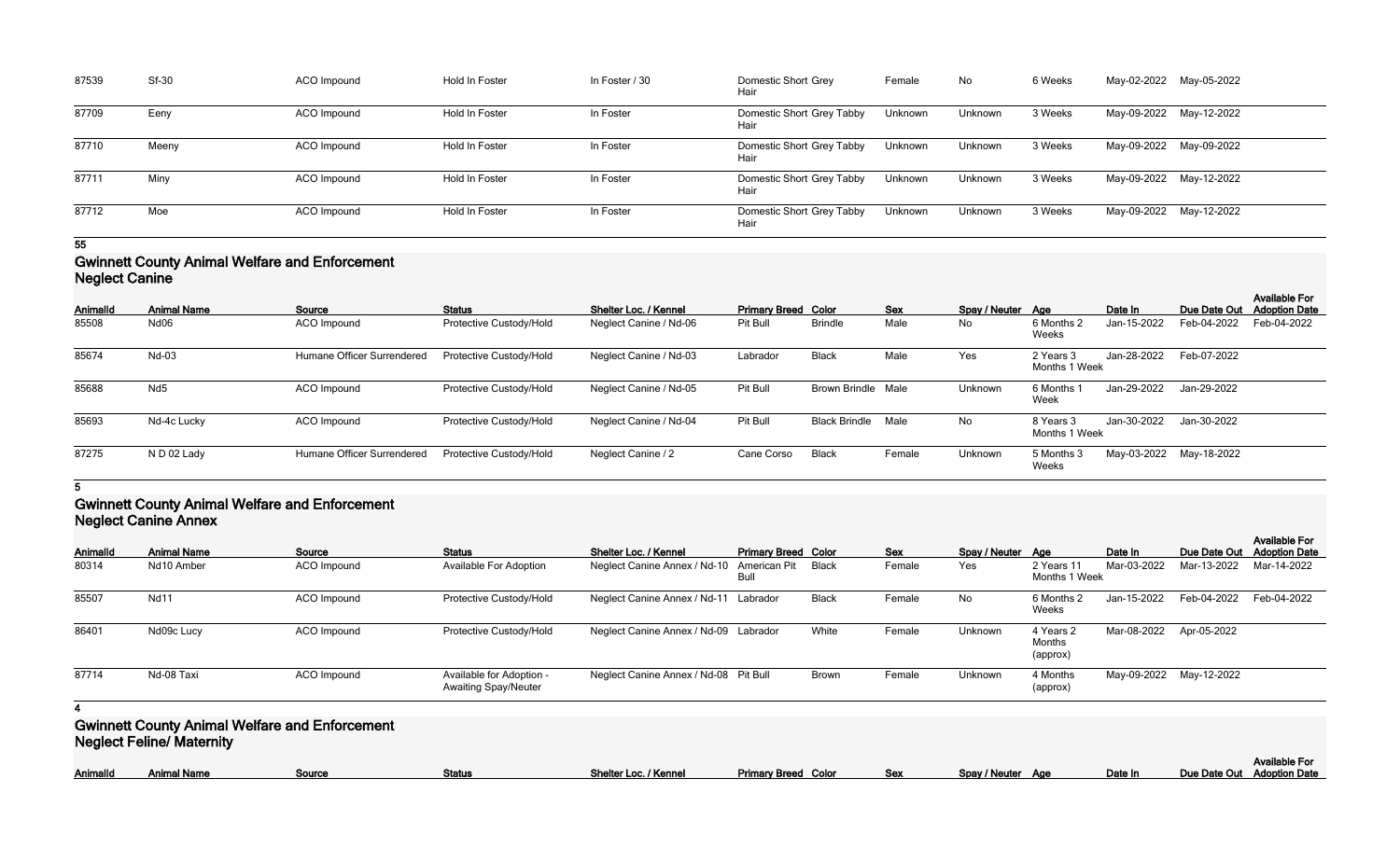| 87736 | $Nf-23$      | <b>ACO</b> Impound | <b>Under Vet Care</b>         | Neglect Feline/ Maternity / 23        | <b>Domestic Short Black</b><br>Hair         | Male   | No        | 10 Weeks            | May-10-2022 May-13-2022 |                                     |  |
|-------|--------------|--------------------|-------------------------------|---------------------------------------|---------------------------------------------|--------|-----------|---------------------|-------------------------|-------------------------------------|--|
| 87737 | $Nf-22$      | ACO Impound        | <b>Under Vet Care</b>         | Neglect Feline/ Maternity / 22        | <b>Domestic Short Buff</b><br>Hair          | Female | No        | 8 Weeks             | May-10-2022 May-13-2022 |                                     |  |
| 87738 | $Nf-27$      | ACO Impound        | <b>Under Vet Care</b>         | Neglect Feline/ Maternity / 27        | <b>Domestic Short Muted Calico</b><br>Hair  | Female | No        | 8 Weeks             |                         | May-10-2022 May-13-2022             |  |
| 87739 | Nf-28 Fiv+   | <b>ACO</b> Impound | <b>Under Vet Care</b>         | <b>Neglect Feline/ Maternity / 28</b> | <b>Domestic Short Black</b><br>Hair         | Female | No        | 5 Weeks             | May-10-2022 May-13-2022 |                                     |  |
| 87740 | <b>Nf-28</b> | <b>ACO</b> Impound | <b>Under Vet Care</b>         | Neglect Feline/ Maternity / 28        | Domestic Short Orange Tabby Male<br>Hair    |        | No        | 4 Weeks             | May-10-2022             | May-13-2022                         |  |
| 87741 | <b>Nf-28</b> | ACO Impound        | <b>Under Vet Care</b>         | <b>Neglect Feline/ Maternity / 28</b> | <b>Domestic Short Tabby</b><br>Hair         | Male   | No        | 4 Weeks             | May-10-2022 May-13-2022 |                                     |  |
| 87742 | <b>Nf-20</b> | <b>ACO</b> Impound | <b>Under Vet Care</b>         | Neglect Feline/ Maternity / 20        | <b>Domestic Short Muted Calico</b><br>Hair  | Female | No        | 6 Weeks             | May-10-2022 May-13-2022 |                                     |  |
| 87743 | <b>Nf-26</b> | <b>ACO</b> Impound | <b>Under Vet Care</b>         | Neglect Feline/ Maternity / 26        | <b>Domestic Short Tortoiseshell</b><br>Hair | Female | <b>No</b> | 6 Weeks             | May-10-2022 May-13-2022 |                                     |  |
| 87744 | $Nf-25$      | <b>ACO</b> Impound | <b>Under Vet Care</b>         | Neglect Feline/ Maternity / 25        | <b>Domestic Short Grey</b><br>Hair          | Male   | No        | 8 Weeks             | May-10-2022 May-13-2022 |                                     |  |
| 87751 | $Nf-21$      | <b>ACO</b> Impound | <b>Under Vet Care</b>         | <b>Neglect Feline/ Maternity / 21</b> | Domestic Short Orange Tabby Female<br>Hair  |        | No        | 6 Weeks             | May-10-2022 May-13-2022 |                                     |  |
| 87752 | Nf-11 Hank   | <b>ACO</b> Impound | <b>Available For Adoption</b> | <b>Neglect Feline/ Maternity / 11</b> | <b>Domestic Short Black</b><br>Hair         | Male   | Yes       | 8 Weeks<br>(approx) |                         | May-10-2022 May-10-2022 May-12-2022 |  |
| 87753 | Nf-11 Dale   | ACO Impound        | <b>Available For Adoption</b> | <b>Neglect Feline/ Maternity / 11</b> | <b>Domestic Short Black</b><br>Hair         | Male   | Yes       | 8 Weeks<br>(approx) | May-10-2022             | May-10-2022 May-12-2022             |  |
| 87754 | $Nf-11$      | <b>ACO</b> Impound | <b>Available For Adoption</b> | <b>Neglect Feline/ Maternity / 11</b> | <b>Domestic Short Black</b><br>Hair         | Male   | yes       | 8 Weeks<br>(approx) |                         | May-10-2022 May-10-2022 May-12-2022 |  |

### **Gwinnett County Animal Welfare and Enforcement Puppy Triage**

| . uppj ugu |                    |             |                                     |                       |                                      |         |                   |                    |                           |              |                                              |
|------------|--------------------|-------------|-------------------------------------|-----------------------|--------------------------------------|---------|-------------------|--------------------|---------------------------|--------------|----------------------------------------------|
| Animalld   | <b>Animal Name</b> | Source      | <b>Status</b>                       | Shelter Loc. / Kennel | <b>Primary Breed Color</b>           | Sex     | Spay / Neuter Age |                    | Date In                   | Due Date Out | <b>Available For</b><br><b>Adoption Date</b> |
| 87394      | Pt-1 Mom           | ACO Impound | Awaiting Vet Exam / Health<br>Check | Puppy Triage / 1      | Domestic Short Grey Tabby<br>Hair    | Female  | No                | 2 Years 2<br>Weeks | Apr-27-2022               | Apr-30-2022  |                                              |
| 87395      | Pt-1 First Kitten  | ACO Impound | Awaiting Vet Exam / Health<br>Check | Puppy Triage / 1      | <b>Domestic Short Black</b><br>Hair  | Female  | No                | 3 Weeks            | Apr-27-2022               | Apr-27-2022  |                                              |
| 87413      | $Pt-1$             | ACO Impound | Awaiting Vet Exam / Health<br>Check | Puppy Triage / 1      | Domestic Short Grey<br>Hair          | Unknown | Unknown           | Baby               | Apr-28-2022               | May-01-2022  |                                              |
| 87414      | $Pt-1$             | ACO Impound | Awaiting Vet Exam / Health<br>Check | Puppy Triage / 1      | Domestic Short Grey<br>Hair          | Unknown | Unknown           | Baby               | Apr-28-2022               | Apr-30-2022  |                                              |
| 87415      | $Pt-1$             | ACO Impound | Awaiting Vet Exam / Health<br>Check | Puppy Triage / 1      | <b>Domestic Short Grey</b><br>Hair   | Unknown | Unknown           | Baby               | Apr-28-2022               | Apr-30-2022  |                                              |
| 87556      | Pt-3 Mom           | ACO Impound | Awaiting Vet Exam / Health<br>Check | Puppy Triage / 3      | <b>Domestic Short Calico</b><br>Hair | Female  | No                |                    | 1 Year 1 Week May-03-2022 | May-06-2022  |                                              |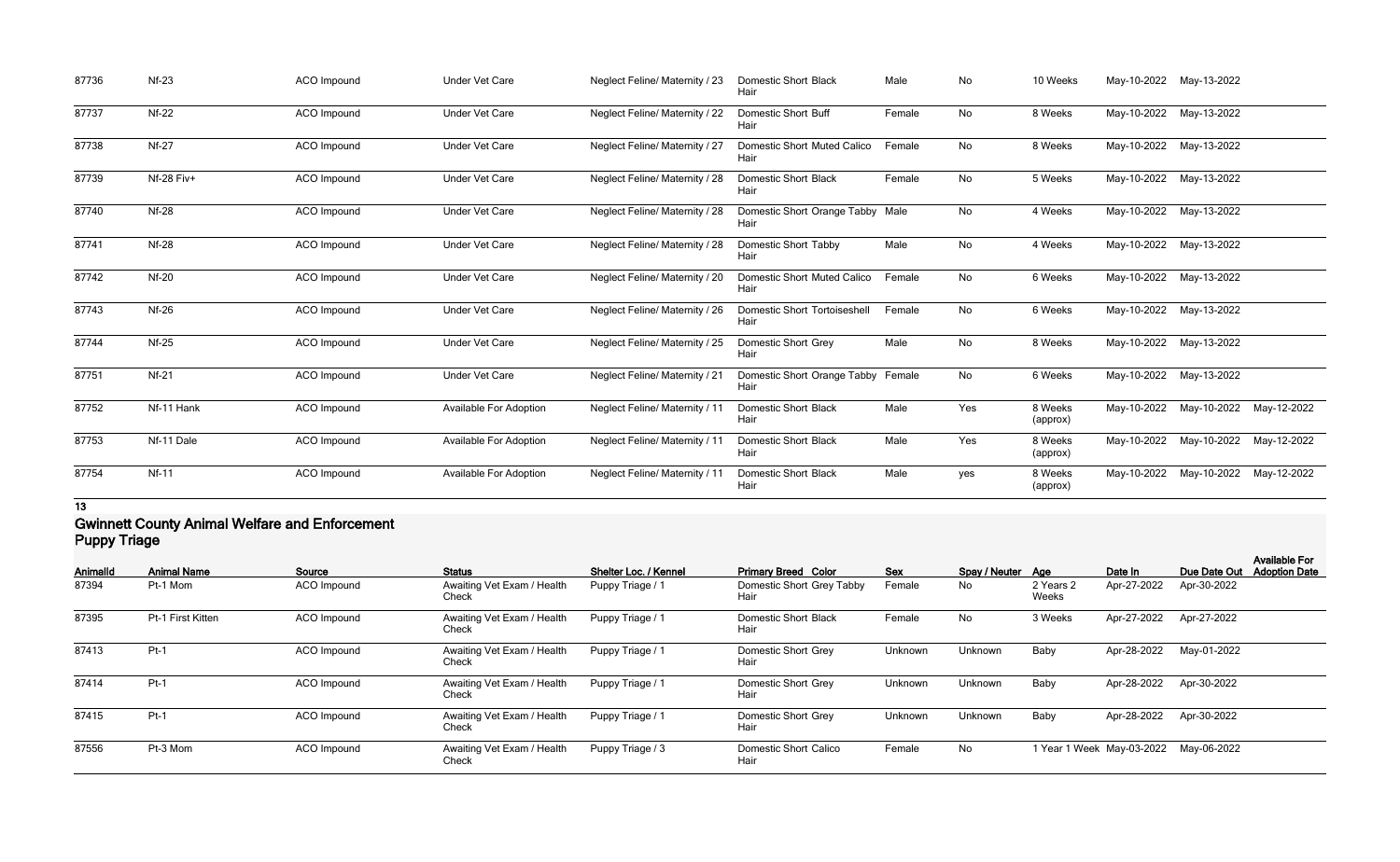| 87557 | Pt-3 Kitten 1 | ACO Impound | Awaiting Vet Exam / Health<br>Check | Puppy Triage / 3 | Domestic Short Grey Tabby<br>Hair          | Female | Unknown | Adult |                         | May-03-2022 May-03-2022 |
|-------|---------------|-------------|-------------------------------------|------------------|--------------------------------------------|--------|---------|-------|-------------------------|-------------------------|
| 87558 | Pt-3 Kitten 2 | ACO Impound | Awaiting Vet Exam / Health<br>Check | Puppy Triage / 3 | Domestic Short Grey Tabby<br>Hair          | Female | Unknown | Adult | May-03-2022 May-03-2022 |                         |
| 87559 | Pt-3 Kitten 3 | ACO Impound | Awaiting Vet Exam / Health<br>Check | Puppy Triage / 3 | Domestic Short Orange Tabby Female<br>Hair |        | Unknown | Adult | May-03-2022 May-03-2022 |                         |
| 87560 | Pt-3 Kitten 4 | ACO Impound | Awaiting Vet Exam / Health<br>Check | Puppy Triage / 3 | <b>Domestic Short Calico</b><br>Hair       | Female | Unknown | Adult | May-03-2022 May-03-2022 |                         |
| 87561 | Pt-3 Kitten 5 | ACO Impound | Awaiting Vet Exam / Health<br>Check | Puppy Triage / 3 | Domestic Short Grey Tabby<br>Hair          | Female | Unknown | Adult | May-03-2022 May-03-2022 |                         |
| 87700 | $Pt-5$        | ACO Impound | Awaiting Vet Exam / Health<br>Check | Puppy Triage / 2 | <b>Domestic Short Calico</b><br>Hair       | Female | No      |       | May-09-2022 May-09-2022 |                         |

#### **Gwinnett County Animal Welfare and Enforcement Sick Canine**

| <b>AnimalId</b> | <b>Animal Name</b>  | Source             | <b>Status</b>                                           | Shelter Loc. / Kennel | <b>Primary Breed Color</b> |              | Sex    | Spay / Neuter Age |                      | Date In     | Due Date Out            | <b>Available For</b><br><b>Adoption Date</b> |
|-----------------|---------------------|--------------------|---------------------------------------------------------|-----------------------|----------------------------|--------------|--------|-------------------|----------------------|-------------|-------------------------|----------------------------------------------|
| 86537           | Sd-1c Taz           | <b>ACO</b> Impound | <b>Available For Adoption</b>                           | Sick Canine / 1       | Pit Bull                   | <b>Brown</b> | Male   | Yes               | 11 Months 3<br>Weeks | Mar-16-2022 | Apr-09-2022             |                                              |
| 87007           | Sd7c Croissant Hw++ | <b>ACO</b> Impound | Available For Adoption                                  | Sick Canine / 7       | Terrier                    | <b>Black</b> | Female | Yes               | 2 Years 1<br>Month   | Apr-08-2022 | Apr-11-2022             | Apr-29-2022                                  |
| 87564           | Sd 3c Fluffy        | <b>ACO</b> Impound | Available For Adoption                                  | Sick Canine / 3       | Pit Bull                   | Grey         | Male   | yes               | 5 Years 1<br>Week    | May-03-2022 | May-06-2022             | May-07-2022                                  |
| 87665           | Sd-04 Richie        | <b>ACO</b> Impound | Available For Adoption                                  | Sick Canine / 4       | Australian<br>Shepherd     | Tri Color    | Male   | yes               | 1 Year               | May-07-2022 | May-11-2022             | May-12-2022                                  |
| 87667           | Sd-9 Ruthie         | <b>ACO</b> Impound | Available For Adoption                                  | Sick Canine / 9       | Pit Bull                   | Grey         | Female | yes               | 10 Years             | May-07-2022 | May-11-2022             | May-12-2022                                  |
| 87707           | Sd 05 Buggie        | <b>ACO</b> Impound | Available for Adoption -<br><b>Awaiting Spay/Neuter</b> | Sick Canine / 5       | Siberian Husky Brown       |              | Female | No                | 2 Years              | May-09-2022 | May-12-2022             | May-13-2022                                  |
| 87713           | Sd-02 Tonka         | <b>ACO</b> Impound | Available for Adoption -<br><b>Awaiting Spay/Neuter</b> | Sick Canine / 2       | Pit Bull                   | <b>Brown</b> | Male   | No                | 2 Years              | May-09-2022 | May-12-2022             | May-13-2022                                  |
| 87801           | Sc <sub>6</sub>     | <b>ACO</b> Impound | <b>Awaiting Triage</b>                                  | Sick Canine / 6       | Golden<br>Retriever        | Gold         | Male   | Unknown           | 5 Years              |             | May-11-2022 May-14-2022 |                                              |
| 87802           | Sd <sub>6</sub>     | <b>ACO</b> Impound | <b>Awaiting Triage</b>                                  | Sick Canine / 6       | Golden<br>Retriever        | Gold         | Male   | Unknown           | 3 Years              |             | May-11-2022 May-14-2022 |                                              |

**9**

## **Gwinnett County Animal Welfare and Enforcement Sick Canine Annex**

| VANINY / VINDY  |                    |                        |                               |                        |                            |       |            |                   |                                            |                                     |                            |                      |
|-----------------|--------------------|------------------------|-------------------------------|------------------------|----------------------------|-------|------------|-------------------|--------------------------------------------|-------------------------------------|----------------------------|----------------------|
| <b>AnimalId</b> | <b>Animal Name</b> | Source                 | <b>Status</b>                 | Shelter Loc. / Kennel  | <b>Primary Breed Color</b> |       | <b>Sex</b> | Spay / Neuter Age |                                            | Date In                             | Due Date Out Adoption Date | <b>Available For</b> |
| 78647           | Sd-12c Hamlet      | <b>Owner Surrender</b> | <b>Available For Adoption</b> | Sick Canine Annex / 12 | Shepherd                   | Tan   | Male       | Yes               | 6 Years 2<br>Months 4<br>Weeks<br>(approx) | May-03-2022 May-03-2022 May-03-2022 |                            |                      |
| 79516           | Sd-10c Momo        | <b>ACO</b> Impound     | <b>Available For Adoption</b> | Sick Canine Annex / 10 | Labrador                   | Black | Female     | Yes               | 4 Years 4                                  | May-09-2022 May-19-2022 May-19-2022 |                            |                      |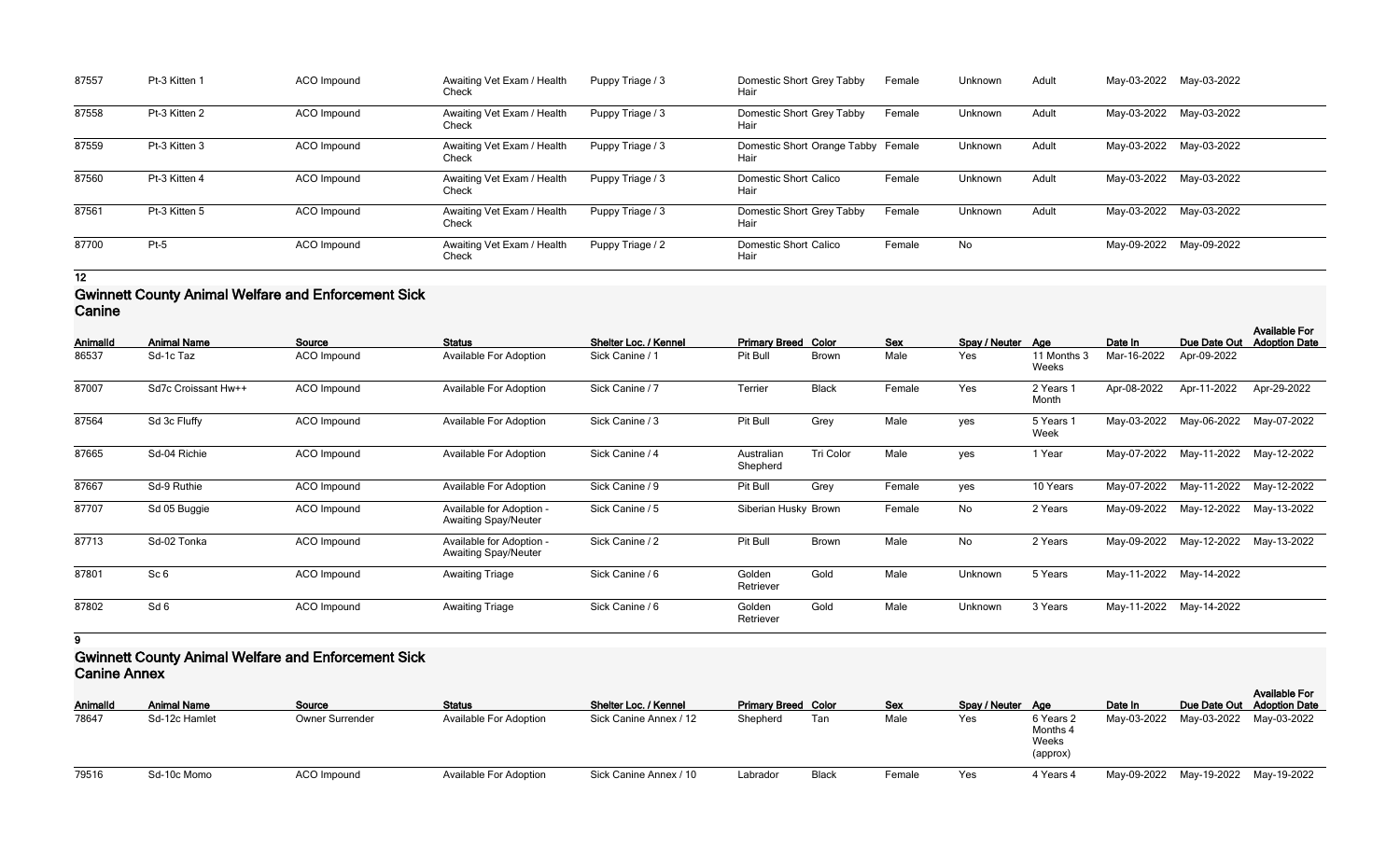|       |                   |                    |                                                         |                        |                       |              |        |     | Weeks<br>(approx)   |             |             |                         |
|-------|-------------------|--------------------|---------------------------------------------------------|------------------------|-----------------------|--------------|--------|-----|---------------------|-------------|-------------|-------------------------|
| 87077 | Sd-14d Forrest    | <b>ACO</b> Impound | <b>Awaiting Rescue</b>                                  | Sick Canine Annex / 14 | Jindo                 | White        | Male   | No  | 12 Years 4<br>Weeks | Apr-12-2022 | Apr-15-2022 | Apr-16-2022             |
| 87643 | Sd11D             | <b>ACO</b> Impound | <b>Awaiting Behavioral</b><br>Assessment                | Sick Canine Annex / 11 | Labrador<br>Retriever | <b>Brown</b> | Male   | No  | 3 Years             | May-06-2022 | May-16-2022 | May-17-2022             |
| 87658 | Sd-018 Bull       | ACO Impound        | <b>Available For Adoption</b>                           | Sick Canine Annex / 18 | Pit Bull              | <b>Blue</b>  | Male   | yes | 4 Years             | May-06-2022 | May-09-2022 | May-09-2022             |
| 87659 | Sd-017 Monkey     | <b>ACO</b> Impound | <b>Available For Adoption</b>                           | Sick Canine Annex / 17 | Pit Bull              | Tan          | Female | yes | 3 Years             | May-06-2022 | May-09-2022 |                         |
| 87662 | Sd-16 Marvin Hw++ | ACO Impound        | Available for Adoption -<br><b>Awaiting Spay/Neuter</b> | Sick Canine Annex / 16 | American Pit<br>Bull  | Tan          | Male   | yes | 2 Years             | May-07-2022 | May-11-2022 | May-13-2022             |
| 87677 | Sd-13 Trudie      | ACO Impound        | <b>Available For Adoption</b>                           | Sick Canine Annex / 13 | Pug                   | Tan          | Female | ves | 3 Years<br>(approx) | May-07-2022 | May-11-2022 | May-12-2022             |
| 87682 | Sd-15 Bobby       | ACO Impound        | <b>Available For Adoption</b>                           | Sick Canine Annex / 15 | Pit Bull              | <b>Black</b> | Male   | yes | 1 Year              | May-07-2022 |             | May-11-2022 May-12-2022 |

### **Gwinnett County Animal Welfare and Enforcement Sick Feline**

| <b>AnimalId</b> | <b>Animal Name</b>   | Source                 | <b>Status</b>                       | Shelter Loc. / Kennel | <b>Primary Breed Color</b>          | <b>Sex</b> | Spay / Neuter Age |         | Date In                 | Due Date Out            | <b>Available For</b><br><b>Adoption Date</b> |
|-----------------|----------------------|------------------------|-------------------------------------|-----------------------|-------------------------------------|------------|-------------------|---------|-------------------------|-------------------------|----------------------------------------------|
| 87269           | Sf-76 Smartie        | ACO Impound            | Awaiting Vet Exam / Health<br>Check | Sick Feline / 76      | <b>Domestic Short Black</b><br>Hair | Male       | No                | 6 Weeks | Apr-21-2022             | Apr-21-2022             |                                              |
| 87270           | Sf-76 Spree          | ACO Impound            | Awaiting Vet Exam / Health<br>Check | Sick Feline / 76      | <b>Domestic Short Tabby</b><br>Hair | Male       | No                | 6 Weeks | Apr-21-2022             | Apr-21-2022             |                                              |
| 87440           | Sf-44 Razzles        | ACO Impound            | Awaiting Vet Exam / Health<br>Check | Sick Feline / 44      | Domestic Short Grey<br>Hair         | Female     | <b>No</b>         | 9 Weeks | Apr-28-2022             | Apr-28-2022             |                                              |
| 87530           | Sf-8 Cookies N Cream | <b>ACO</b> Impound     | Awaiting Vet Exam / Health<br>Check | Sick Feline / 8       | Domestic Short Brown Tabby<br>Hair  | Female     | No                | 8 Weeks |                         | May-02-2022 May-02-2022 |                                              |
| 87531           | Sf-8 Karamel Sutra   | ACO Impound            | Awaiting Vet Exam / Health<br>Check | Sick Feline / 8       | Domestic Short Grey Tabby<br>Hair   | Female     | No                | 8 Weeks |                         | May-02-2022 May-02-2022 |                                              |
| 87532           | Sf-8 Cannoli         | ACO Impound            | Awaiting Vet Exam / Health<br>Check | Sick Feline / 8       | <b>Domestic Short White</b><br>Hair | Male       | No                | 8 Weeks |                         | May-02-2022 May-02-2022 |                                              |
| 87591           | Sf-10 Jourdan        | <b>ACO</b> Impound     | Awaiting Vet Exam / Health<br>Check | Sick Feline / 10      | Domestic Short Brown Tabby<br>Hair  | Male       | Unknown           |         |                         | May-04-2022 May-07-2022 |                                              |
| 87592           | Sf-10 Kendall        | <b>ACO</b> Impound     | Awaiting Vet Exam / Health<br>Check | Sick Feline / 10      | Domestic Short Brown Tabby<br>Hair  | Unknown    | Unknown           |         | May-04-2022 Apr-29-2022 |                         |                                              |
| 87604           | Sf-26 Daphne         | <b>Owner Surrender</b> | Awaiting Vet Exam / Health<br>Check | Sick Feline / 26      | Domestic Short Tabby<br>Hair        | Female     | Unknown           | 6 Weeks |                         | May-04-2022 May-04-2022 |                                              |
| 87606           | Sf-26 Velma          | Owner Surrender        | Awaiting Vet Exam / Health<br>Check | Sick Feline / 26      | Domestic Short Grey Tabby<br>Hair   | Female     | Unknown           | Young   |                         | May-04-2022 May-04-2022 |                                              |
| 87609           | Sf-29 Teide          | Owner Surrender        | Awaiting Vet Exam / Health<br>Check | Sick Feline / 29      | Domestic Short Grey Tabby<br>Hair   | Male       | Unknown           | Young   |                         | May-04-2022 May-04-2022 |                                              |
| 87610           | Sf-28 Tambora        | Owner Surrender        | Awaiting Vet Exam / Health<br>Check | Sick Feline / 28      | <b>Domestic Short Tabby</b><br>Hair | Female     | Unknown           | Young   | May-04-2022 May-04-2022 |                         |                                              |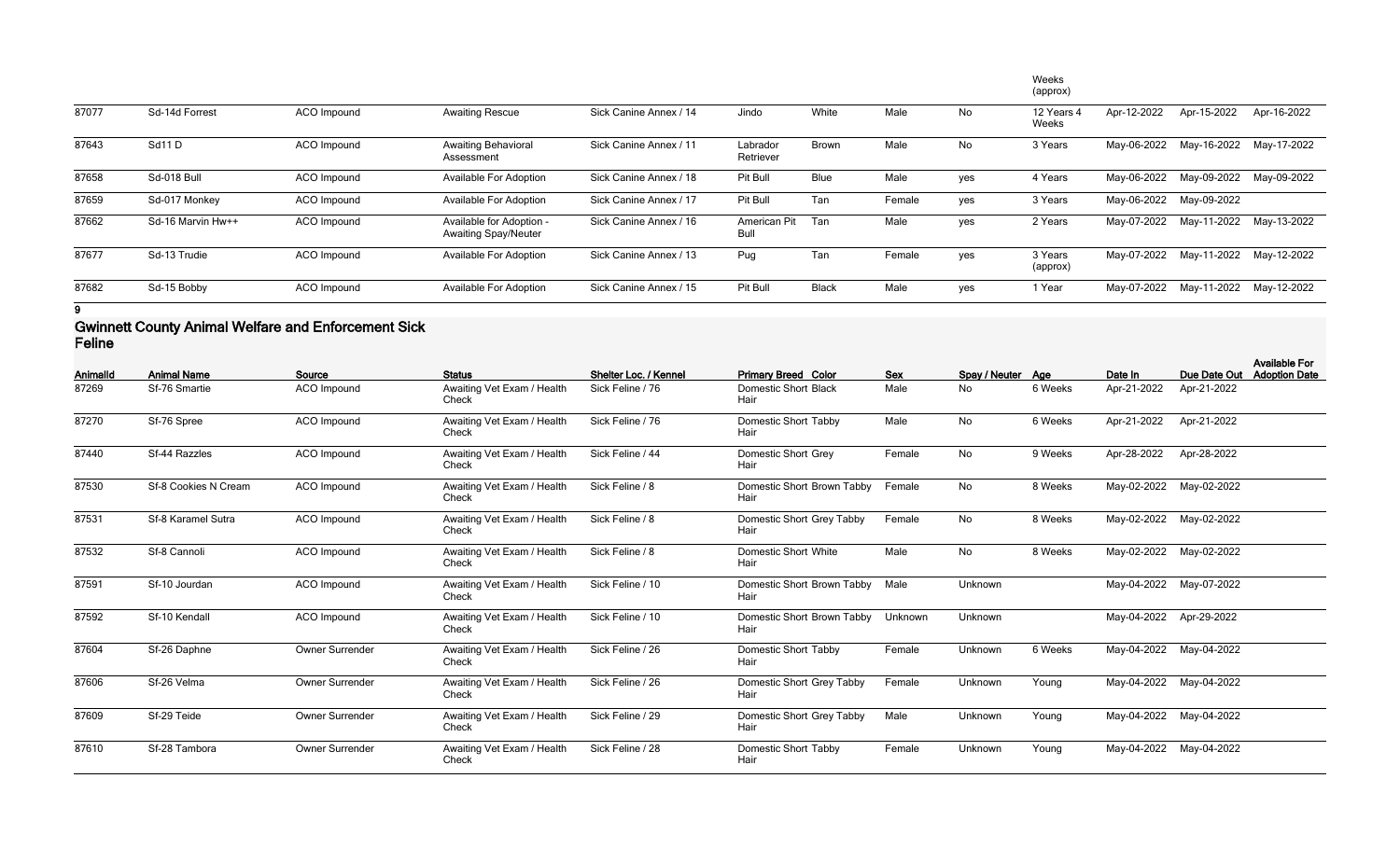| 87611 | Sf-28 Vesuvius            | Owner Surrender    | Awaiting Vet Exam / Health<br>Check | Sick Feline / 28 | <b>Domestic Short Tabby</b><br>Hair         | Male   | Unknown | Young   | May-04-2022 May-04-2022 |             |
|-------|---------------------------|--------------------|-------------------------------------|------------------|---------------------------------------------|--------|---------|---------|-------------------------|-------------|
| 87612 | Sf-29 Arenal              | Owner Surrender    | Awaiting Vet Exam / Health<br>Check | Sick Feline / 29 | <b>Domestic Short Tabby</b><br>Hair         | Male   | Unknown | Young   | May-04-2022             | May-04-2022 |
| 87613 | Sf-29 Everest             | Owner Surrender    | Awaiting Vet Exam / Health<br>Check | Sick Feline / 29 | Domestic Short Tabby<br>Hair                | Male   | Unknown | Young   | May-04-2022             | May-04-2022 |
| 87701 | Sf-22 Tater Tot           | <b>ACO</b> Impound | Awaiting Vet Exam / Health<br>Check | Sick Feline / 22 | <b>Domestic Short Buff</b><br>Hair          | Male   | No      | 5 Weeks | May-09-2022 May-09-2022 |             |
| 87702 | Sf-22 Hot Sauce           | ACO Impound        | Awaiting Vet Exam / Health<br>Check | Sick Feline / 22 | Domestic Short Orange Tabby Male<br>Hair    |        | No      | 5 Weeks | May-09-2022             | May-09-2022 |
| 87703 | Sf-22 Butter Bean         | ACO Impound        | Awaiting Vet Exam / Health<br>Check | Sick Feline / 22 | <b>Domestic Short Buff</b><br>Hair          | Male   | No      | 5 Weeks | May-09-2022             | May-09-2022 |
| 87704 | <b>Sf-22 Tartar Sauce</b> | <b>ACO</b> Impound | Awaiting Vet Exam / Health<br>Check | Sick Feline / 22 | Domestic Short Orange Tabby Male<br>Hair    |        | No      | 5 Weeks | May-09-2022 May-09-2022 |             |
| 87705 | Sf-22 Apple Sauce         | ACO Impound        | Awaiting Vet Exam / Health<br>Check | Sick Feline / 22 | Domestic Short Brown Tabby<br>Hair          | Male   | No      | 5 Weeks | May-09-2022 May-09-2022 |             |
| 87755 | Sf-12                     | ACO Impound        | <b>Awaiting Transfer</b>            | Sick Feline / 12 | <b>Domestic Short Tortoiseshell</b><br>Hair | Female | No      | 4 Weeks | May-10-2022             | May-10-2022 |
| 87764 | Sf-24 Reese Puff          | <b>ACO</b> Impound | Awaiting Vet Exam / Health<br>Check | Sick Feline / 24 | <b>Domestic Short White</b><br>Hair         | Male   | No      | 3 Weeks | May-10-2022 May-10-2022 |             |
| 87765 | Sf-24 Cocoa Pebbles       | ACO Impound        | Awaiting Vet Exam / Health<br>Check | Sick Feline / 24 | <b>Domestic Short White</b><br>Hair         | Male   | No      | 3 Weeks | May-10-2022 May-10-2022 |             |
| 87766 | Sf-24 Trix                | ACO Impound        | Awaiting Vet Exam / Health<br>Check | Sick Feline / 24 | <b>Domestic Short Black</b><br>Hair         | Male   | No      | 3 Weeks | May-10-2022             | May-10-2022 |
| 87767 | Sf-24 Kix                 | <b>ACO</b> Impound | Awaiting Vet Exam / Health<br>Check | Sick Feline / 24 | Domestic Short Brown Tabby<br>Hair          | Male   | No      | 3 Weeks | May-10-2022 May-10-2022 |             |
| 87783 | <b>Sc 46</b>              | <b>ACO</b> Impound | Awaiting Vet Exam / Health<br>Check | Sick Feline / 46 | Domestic Short Orange Tabby Male<br>Hair    |        | No      | 3 Weeks | May-11-2022 May-11-2022 |             |
| 87784 | <b>Sf 46</b>              | <b>ACO Impound</b> | Awaiting Vet Exam / Health<br>Check | Sick Feline / 46 | Domestic Short Black<br>Hair                | Male   | No      | 3 Weeks | May-11-2022 May-11-2022 |             |
| 87785 | <b>Sf 48</b>              | ACO Impound        | Awaiting Vet Exam / Health<br>Check | Sick Feline / 48 | <b>Domestic Short Grey</b><br>Hair          | Female | No      | 4 Weeks | May-11-2022 May-11-2022 |             |
| 87786 | <b>Sf 48</b>              | ACO Impound        | Awaiting Vet Exam / Health<br>Check | Sick Feline / 48 | <b>Domestic Short Black</b><br>Hair         | Male   | No      | 4 Weeks | May-11-2022 May-11-2022 |             |
| 87791 | <b>Sf 42</b>              | ACO Impound        | Awaiting Vet Exam / Health<br>Check | Sick Feline / 42 | Domestic Short Black<br>Hair                | Male   | No      | 4 Weeks | May-11-2022 May-11-2022 |             |
| 87792 | <b>Sf 42</b>              | ACO Impound        | Awaiting Vet Exam / Health<br>Check | Sick Feline / 42 | <b>Domestic Short Black</b><br>Hair         | Female | No      | 4 Weeks | May-11-2022 May-11-2022 |             |

#### **Gwinnett County Animal Welfare and Enforcement Surgery Suite**

| <b>AnimalId</b> | Animal Name | <b>Source</b> | <u>Status</u> | Loc. / Kennel<br>Shelter | Primary Breed Color | <u>Sex</u> | Spay / Neuter | Date In<br>Аае | Due<br>Date Out |
|-----------------|-------------|---------------|---------------|--------------------------|---------------------|------------|---------------|----------------|-----------------|
|                 |             |               |               |                          |                     |            |               |                |                 |

|                   |         | <b>Available For</b>       |
|-------------------|---------|----------------------------|
| Spay / Neuter Age | Date In | Due Date Out Adoption Date |